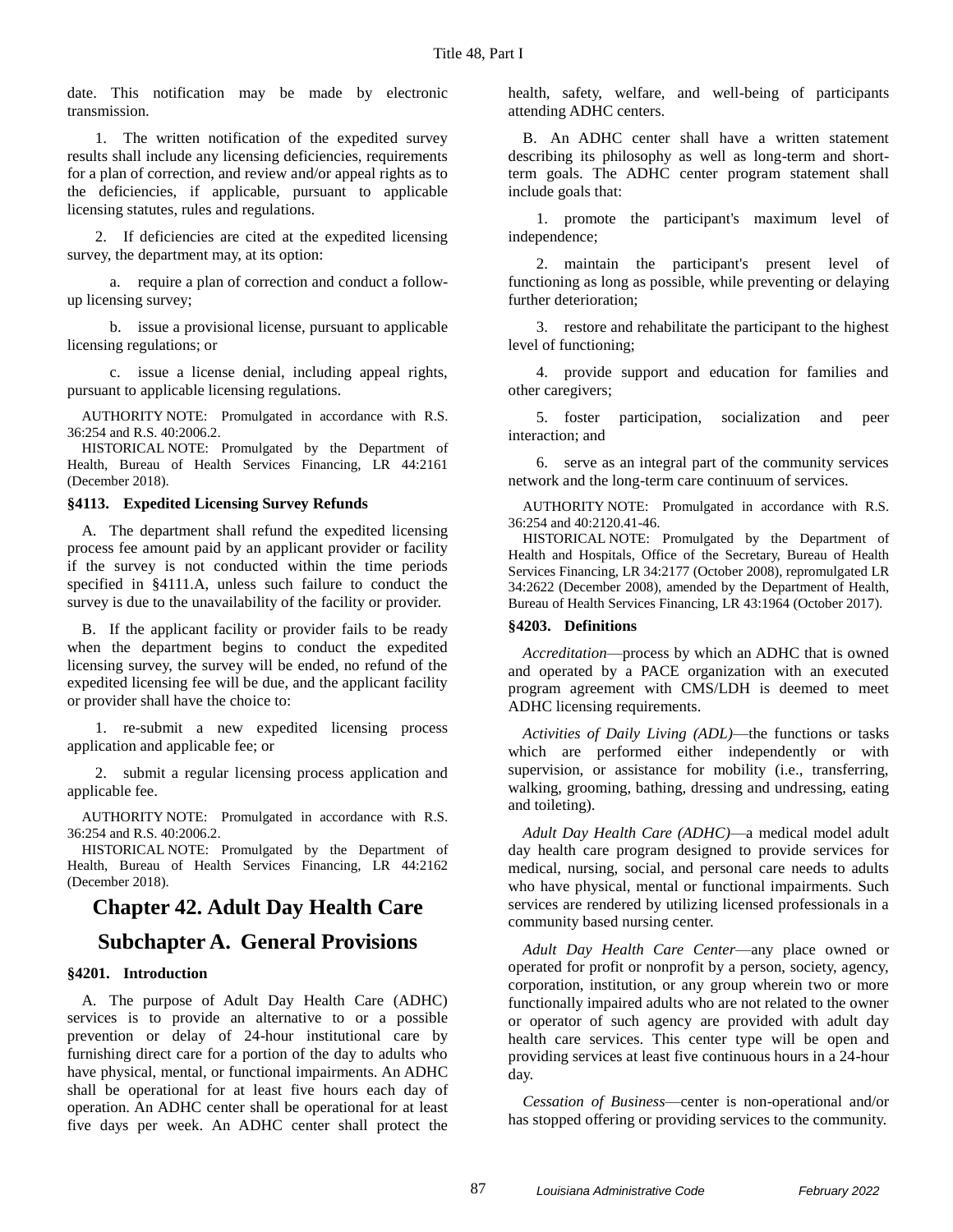*Change of Ownership* (*CHOW*)—a change in the legal center/entity responsible for the operation of the ADHC center.

*Chemical Restraint*—any drug that is used for discipline or convenience and when it is not required to treat medical symptoms.

*Complaints*—allegations of noncompliance with regulations filed by someone other than the center.

*Department*—the Louisiana Department of Health (LDH) and its representatives.

*Direct Care Staff*—unlicensed staff who provide personal care or other services and support to persons with disabilities or to the elderly to enhance their well-being, and who are involved in face-to-face direct contact with the participant.

*Director*—the person designated by the governing body of the ADHC to:

1. manage the center;

2. insure that all services provided are consistent with accepted standards of practice; and

3. ensure that center policies are executed.

*Direct Service Worker*—an unlicensed staff person who provides personal care or other services and support to persons with disabilities or to the elderly to enhance their well-being, and who is involved in face-to-face direct contact with the participant.

*Elopement*—to slip away or run away.

*Employee*—person who performs a job or task for compensation, such as wages or a salary. An employed person may be one who is contracted or one who is hired for a staff position.

*Full-Time Equivalent*—40 hours of employment per week or the number of hours the center is open per week, whichever is less.

*Functionally Impaired Adults—*persons 17 years of age or older who are physically and/or mentally impaired and require services and supervision for medical, nursing, social, and personal care needs.

*Governing Body*—the person or group of persons that assumes full legal responsibility for determining, implementing and monitoring policies governing the ADHC's total operation, and who is responsible for the dayto-day management of the ADHC program, and shall also insure that all services provided are consistent with accepted standards of practice.

*Individualized Service Plan* (*ISP*)—an individualized written program of action for each participant's care and services to be provided by the ADHC center based upon an assessment of the participant.

*Involuntary Discharge/Transfer*—a discharge or transfer of the participant from the ADHC center that is initiated by the center.

*Key Staff*—the designated program manager(s), social worker(s) or social services designee(s), and nurse(s) employed by the ADHC. A key staff person may also serve as the ADHC director.

*Licensed Practical Nurse (LPN)*—an individual currently licensed by the Louisiana State Board of Practical Nurse Examiners to practice practical nursing in Louisiana. The LPN works under the supervision of a registered nurse.

*Line of Credit*—a credit arrangement with a federally insured, licensed lending institution which is established to assure that the center has available funds as needed to continue the operations of the agency and the provision of services to participants. The line of credit shall be issued to the licensed entity and shall be specific to the geographic location shown on the license. For purposes of ADHC licensure, the line of credit shall not be a loan, credit card or a bank balance.

*Minimal Harm*—negative impact of injury causing the least possible physical or mental damage.

*Non-Operational*—the ADHC center is not open for business operations on designated days and hours as stated on the licensing application and business location signage.

*Participant*—an individual who attends an adult day health care center.

*Personal Representative*—an adult relative, friend or guardian of a participant who has an interest or responsibility in the participant's welfare. This individual may be designated by the participant to act on his/her behalf and should be notified in case of emergency and/or any change in the condition or care of the participant.

*Physical Restraint*—any manual method (ex: therapeutic or basket holds and prone or supine containment) or physical or mechanical device material (ex: arm splints, leg restraints, lap trays that the participant cannot remove easily, posey belts, posey mittens, helmets), or equipment attached or adjacent to the participant's body that interferes or restricts freedom of movement or normal access to one's body and cannot be easily removed by the participant.

*Primary Care Physician*—a physician, currently licensed by the Louisiana State Board of Medical Examiners, who is designated by the participant or his personal representative as responsible for the direction of the participant's overall medical care.

*Program Manager—*a designated staff person, who is responsible for carrying out the center's individualized program for each participant.

*Program of All-Inclusive Care for the Elderly* (*PACE*)—an organization that provides prepaid, capitated, comprehensive health care services.

*Progress Notes*—ongoing assessments of the participant which enable the staff to update the individualized service plan in a timely, effective manner.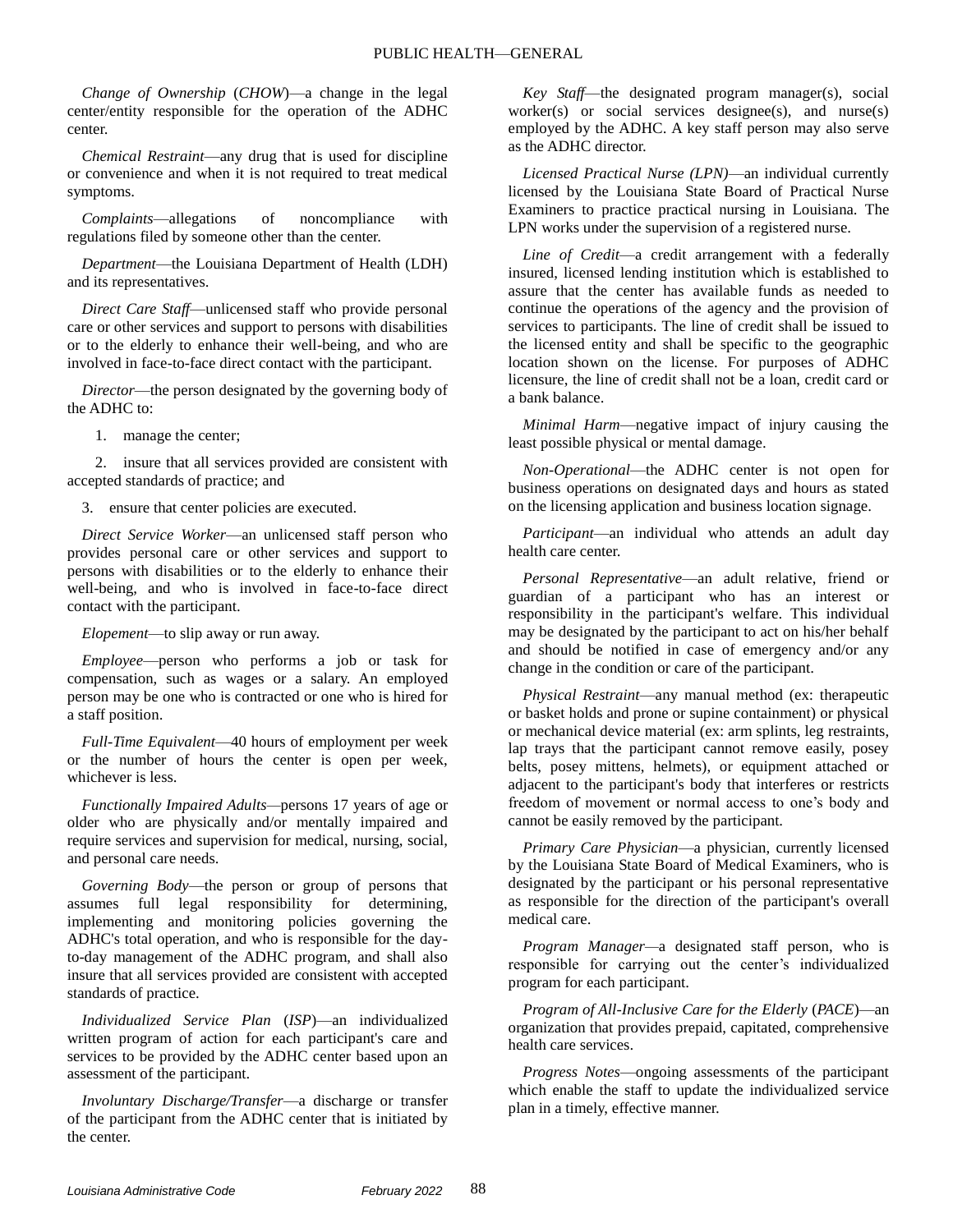*Registered Nurse (RN)*—an individual currently licensed by the Louisiana State Board of Nursing to practice professional nursing in Louisiana.

*Revocation*—action taken by the department to terminate an ADHC center's license.

*Social Service Designee/Social Worker—*an individual responsible for arranging medical and/or social services needed by the participant.

*Voluntary Discharge/Transfer*—a discharge or transfer of the participant from the ADHC center that is initiated by the participant or a legal or personal representative.

*Volunteer*—a person who provides services at an adult day health care center without compensation.

AUTHORITY NOTE: Promulgated in accordance with R.S. 36:254 and 40:2120.41-46.

HISTORICAL NOTE: Promulgated by the Department of Health and Hospitals, Office of the Secretary, Bureau of Health Services Financing, LR 34:2177 (October 2008), repromulgated LR 34:2622 (December 2008), amended by the Department of Health and Hospitals, Bureau of Health Services Financing, LR 38:2373 (September 2012), amended by the Department of Health, Bureau of Health Services Financing, LR 43:1964 (October 2017).

#### **§4205. Licensure Requirements**

A. All ADHC centers shall be licensed by the Department of Health (LDH). LDH is the only licensing authority for ADHC centers in the State of Louisiana. It shall be unlawful to operate an ADHC center without possessing a current, valid license issued by LDH. The license shall:

1. be issued only to the person/entity named in the license application;

2. be valid only for the ADHC center to which it is issued and only for the specific geographic address of the center;

3. be valid for one year from the date of issuance, unless revoked prior to that date;

4. expire on the last day of the twelfth month after the date of issuance, unless otherwise renewed;

5. not be subject to sale, assignment, or other transfer, voluntary or involuntary; and

6. be posted in a conspicuous place on the licensed premises at all times.

B. In order for an ADHC center to be considered operational and retain licensed status, the center shall meet the following conditions.

1. The center shall always have at least one employee on duty at the business location during the days and hours of operation. Once a participant is admitted, all staff that are required to provide services shall be on duty during operational hours to assure adequate coverage and care to participants.

2. There shall be sufficient numbers of trained direct care and professional services staff either employed or contracted and available to be assigned to provide care and services to persons receiving services at all times.

3. The center shall have admitted or has provided services to at least two participants in the past 12 months prior to their licensure resurvey.

C. The licensed center is required to abide by and adhere to any state laws, rules, policy and procedure manuals or memorandums pertaining to ADHC centers issued by LDH.

AUTHORITY NOTE: Promulgated in accordance with R.S. 36:254 and 40:2120.41-46.

HISTORICAL NOTE: Promulgated by the Department of Health and Hospitals, Office of the Secretary, Bureau of Health Services Financing, LR 34:2178 (October 2008), repromulgated LR 34:2623 (December 2008), amended by the Department of Health, Bureau of Health Services Financing, LR 43:1965 (October 2017).

#### **§4207. Initial License Application Process**

A. Each ADHC applicant shall obtain facility need review approval (FNR) prior to submission of an initial application for licensing.

B. After FNR approval is received, an initial application for licensing as an ADHC center shall be obtained from the department. A completed initial license application packet for an ADHC center shall be submitted to and approved by the department prior to an applicant providing ADHC services. An applicant shall submit a completed initial licensing packet to the department, which shall include:

1. a completed ADHC licensure application and the non-refundable licensing fee as established by statute;

2. a copy of the approval letter of the architectural center plans from the Office of the State Fire Marshal;

3. a copy of the on-site inspection report with approval for occupancy by the Office of the State Fire Marshal;

4. a copy of the health inspection report with approval of occupancy report of the center from the Office of Public Health;

5. a copy of state-wide criminal background checks conducted by the Louisiana State Police, or its authorized agent, on all owners;

6. proof of financial viability including:

a. line of credit issued from a federally insured, licensed lending institution in the amount of at least \$50,000; and

b. general and professional liability insurance of at least \$300,000;

7. if applicable, clinical laboratory improvement amendments (CLIA) certificate or CLIA certificate of waiver;

8. a completed disclosure of ownership and control information form;

9. a floor sketch or drawing of the premises to be licensed;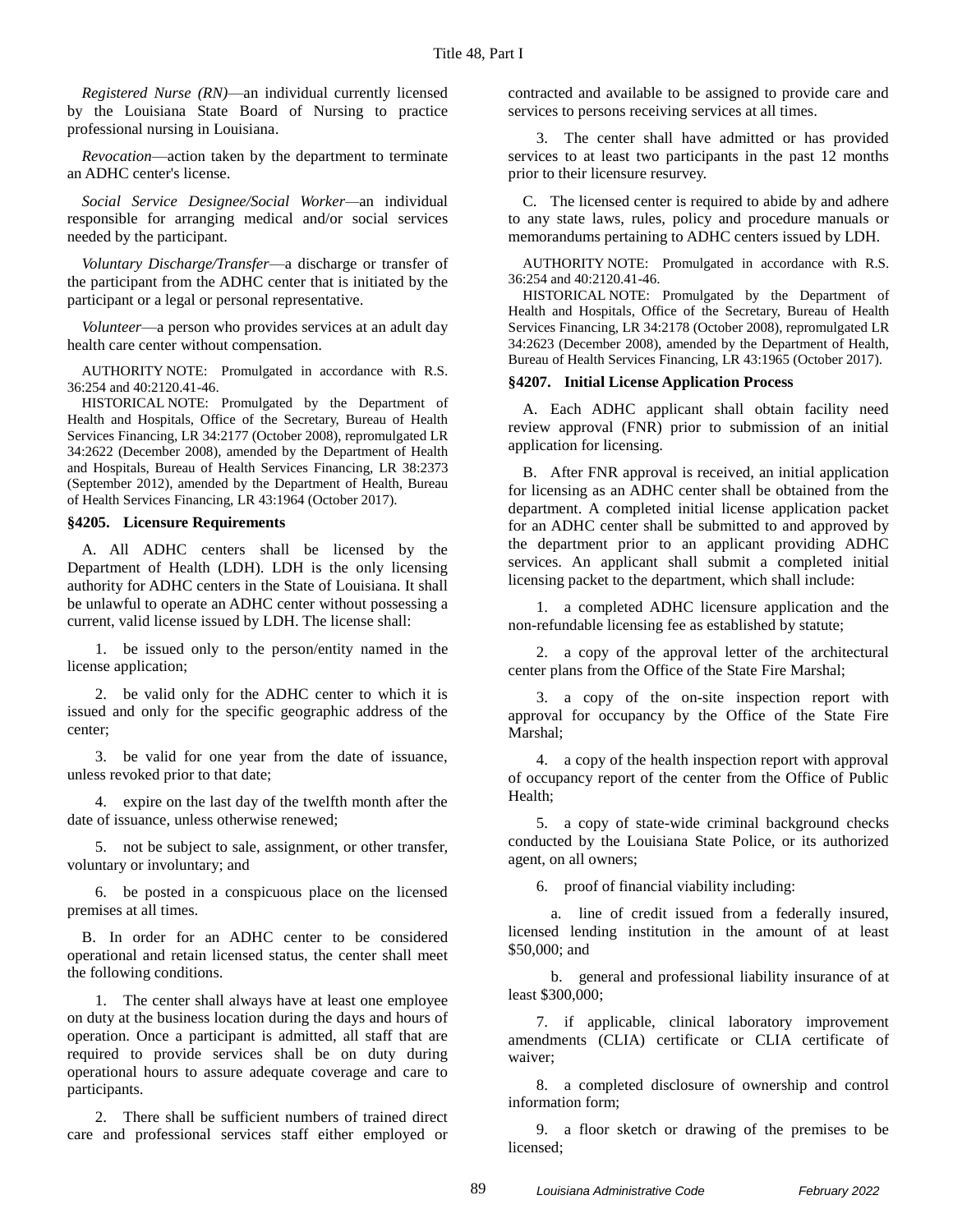#### 10. the days and hours of operation; and

11. any other documentation or information required by the department for licensure.

C. If the initial licensing packet is incomplete, the applicant will be notified of the missing information and will have 90 days to submit the additional requested information. If the additional requested information is not submitted to the department within 90 days, the application will be closed. After an initial licensing application is closed, an applicant who is still interested in becoming an ADHC center shall submit a new initial licensing packet with a new initial licensing fee to start the initial licensing process.

D. Once the initial licensing application packet is approved by LDH, the applicant will be sent written notification with instructions for requesting the announced initial licensing survey.

E. An applicant who has received the notification with instructions for requesting the announced initial licensing survey shall notify the department of readiness for an initial licensing survey within 90 days of the date of receipt of that notification. If an applicant fails to notify the department of readiness for an initial licensing survey within 90 days, the initial licensing application will be closed. After an initial licensing application is closed, an applicant who is still interested in becoming an ADHC center shall submit a new initial licensing packet with a new initial licensing fee to start the initial licensing process.

F. Applicants shall be in compliance with all appropriate federal, state, departmental, or local statutes, laws, ordinances, rules, regulations, and fees before the ADHC center will be issued an initial license to operate by LDH.

AUTHORITY NOTE: Promulgated in accordance with R.S. 36:254 and 40:2120.41-46.

HISTORICAL NOTE: Promulgated by the Department of Health and Hospitals, Office of the Secretary, Bureau of Health Services Financing, LR 34:2178 (October 2008), repromulgated LR 34:2624 (December 2008), amended by the Department of Health and Hospitals, Bureau of Health Services Financing, LR 38:2373 (September 2012), amended by the Department of Health, Bureau of Health Services Financing, LR 43:1965 (October 2017).

## **§4209. Initial Licensing Surveys**

A. Prior to the initial license being issued to the ADHC center, an initial licensing survey shall be conducted on-site at the ADHC center to assure compliance with ADHC licensing standards.

B. In the event that the initial licensing survey finds that the ADHC center is compliant with all licensing laws and regulations, and is compliant with all other required statutes, laws, ordinances, rules, regulations, and fees, the department shall issue a full license to the center. The license shall be valid until the expiration date shown on the license, unless the license is modified, revoked, suspended, or terminated.

C. In the event that the initial licensing survey finds that the ADHC center is noncompliant with any licensing laws or regulations that are a threat to the health, safety, or welfare of the participants, the department shall deny the initial license.

D. In the event that the initial licensing survey finds that the ADHC center is noncompliant with any other required statutes, laws, ordinances, rules or regulations that are a threat to the health, safety, or welfare of the participants, the department shall deny the initial license.

E. In the event that the initial licensing survey finds that the ADHC center is noncompliant with any licensing laws, rules or regulations, but the department, in its sole discretion, determines that the noncompliance does not present a threat to the health, safety, or welfare of the participants, the department may issue a provisional initial license for a period not to exceed six months. The center shall be required to correct all such noncompliance or deficiencies prior to the expiration of the provisional license. If all such noncompliance or deficiencies are determined by the department to be corrected on a follow-up survey, then a full license will be issued. If all such noncompliance or deficiencies are not corrected on the follow-up survey, the provisional license will expire and the center shall be required to begin the initial licensing process again by submitting a new initial license application packet and fee.

F. The initial licensing survey of an ADHC center shall be an announced survey. Follow-up surveys to the initial licensing surveys are not announced surveys.

G. Once an ADHC center has been issued an initial license, the department may conduct licensing surveys at intervals deemed necessary by the department to determine compliance with licensing regulations; these licensing surveys shall be unannounced.

1. A follow-up survey shall be conducted for any licensing survey where deficiencies have been cited to ensure correction of the deficient practices.

2. The department may issue appropriate sanctions, including, but not limited to:

a. civil monetary penalties;

b. directed plans of correction; and

c. license revocations for deficiencies and noncompliance with any licensing survey.

H. LDH surveyors and staff shall be given access to all areas of the center and all relevant files during any licensing survey. LDH surveyors and staff shall be allowed to interview any center staff or participant as necessary to conduct the survey.

When issued, the initial ADHC license shall specify the maximum number of participants which may be served by the ADHC center.

J. Plan of Correction. A plan of correction shall be required from an ADHC center for any survey where deficiencies have been cited. The plan of correction shall be filed with HSS within 10 calendar days after the center's receipt of notification and statement of deficiencies.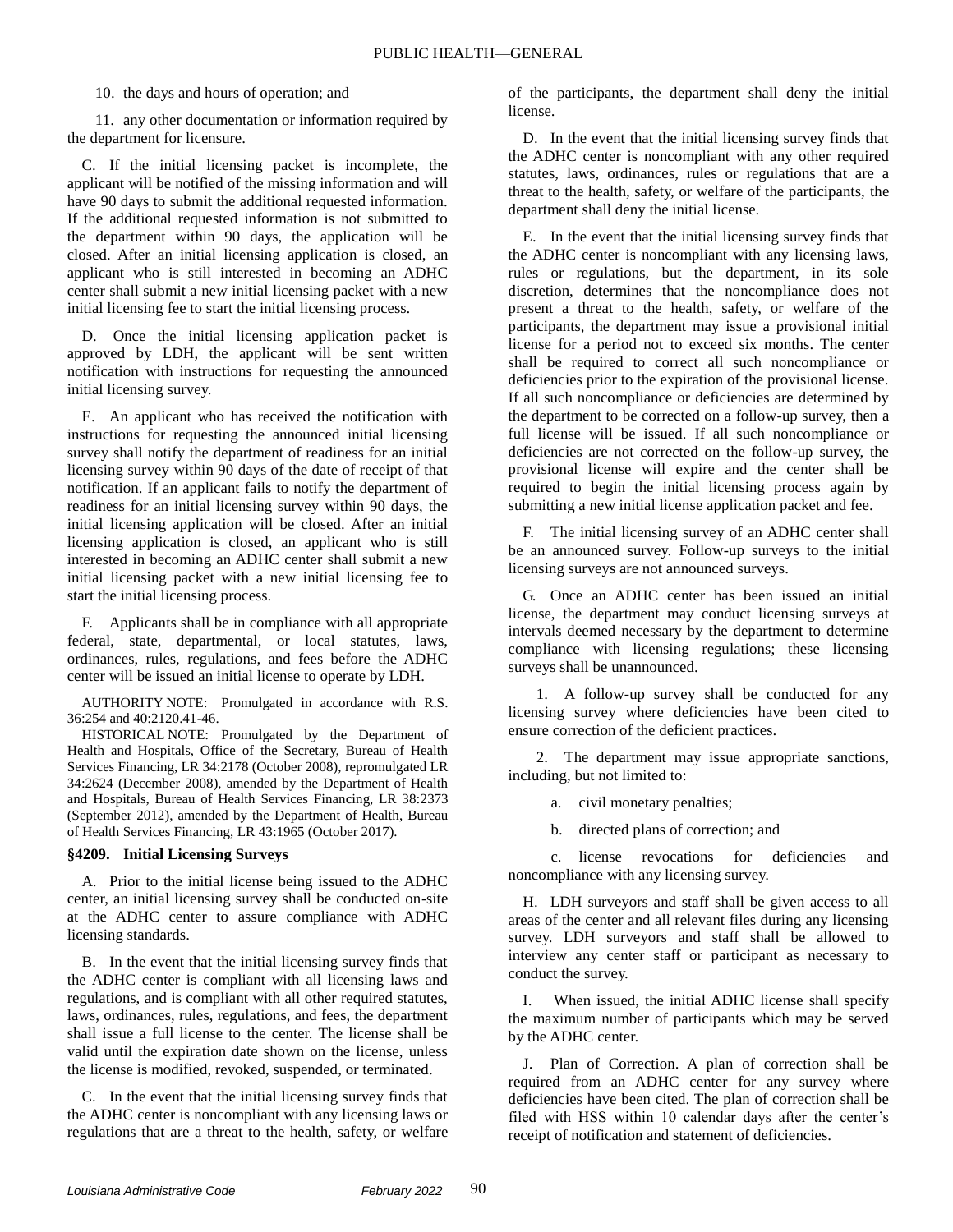AUTHORITY NOTE: Promulgated in accordance with R.S. 36:254 and 40:2120.41-46.

HISTORICAL NOTE: Promulgated by the Department of Health and Hospitals, Office of the Secretary, Bureau of Health Services Financing, LR 34:2179 (October 2008), repromulgated LR 34:2624 (December 2008), amended by the Department of Health, Bureau of Health Services Financing, LR 43:1966 (October 2017).

#### **§4211. Types of Licenses**

A. The Department shall have the authority to issue the following types of licenses.

1. In the event that the initial licensing survey finds that the ADHC center is compliant with all licensing laws and regulations, and is compliant with all other required statutes, laws, ordinances, rules, regulations, and fees, the department shall issue a full license to the center. The license shall be valid until the expiration date shown on the license unless the license is modified, revoked, suspended, or terminated.

2. In the event that the initial licensing survey finds that the ADHC center is noncompliant with any licensing laws or regulations or any other required statutes, laws, ordinances, rules, regulations or fees, the department is authorized to issue a provisional initial license pursuant to the requirements and provisions of this §4209.

3. The department may issue a full renewal license to an existing licensed ADHC center who is in substantial compliance with all applicable federal, state, departmental, and local statutes, laws, ordinances, rules, regulations and fees. The license shall be valid until the expiration date shown on the license, unless the license is modified, revoked, suspended, or terminated.

4. The department, in its sole discretion, may issue a provisional license to an existing licensed ADHC center for a period not to exceed six months, for the following reasons:

a. the existing ADHC center has more than five deficient practices or deficiencies cited during any one survey;

b. the existing ADHC center has more than three validated complaints in one licensed year period;

c. the existing ADHC center has been issued a deficiency that involved placing a participant at risk for serious harm or death;

d. the exiting ADHC center has failed to correct deficient practices within 60 days of being cited for such deficient practices or at the time of a follow-up survey;

e. the existing ADHC center is not in substantial compliance with all applicable federal, state, departmental, and local statutes, laws, ordinances, rules, regulations, and fees at the time of renewal of the license.

5. When the department issues a provisional license to an existing licensed ADHC center, the department shall conduct an on-site follow-up survey at the ADHC center prior to the expiration of the provisional license. If that onsite follow-up survey determines that the ADHC center has corrected the deficient practices and has maintained compliance during the period of the provisional license, the department may issue a full license for the remainder of the year until the anniversary date of the ADHC license.

6. If an existing licensed ADHC center has been issued a notice of license revocation, suspension, modification, or termination, and the center's license is due for annual renewal, the department shall deny a license renewal subject to the pending license revocation, suspension, modification, or termination. The denial of renewal of such a license does not affect in any manner the license revocation, suspension, modification or termination.

B. The denial of renewal of a license does not in any manner affect any sanction, civil monetary penalty, or other action imposed by the department against the center.

C. The license for an ADHC center shall be valid for one year from the date of issuance unless revoked, suspended, modified, or terminated prior to that time.

AUTHORITY NOTE: Promulgated in accordance with R.S. 36:254 and 40:2120.41-46.

HISTORICAL NOTE: Promulgated by the Department of Health and Hospitals, Office of the Secretary, Bureau of Health Services Financing, LR 34:2179 (October 2008), repromulgated LR 34:2625 (December 2008), amended by the Department of Health, Bureau of Health Services Financing, LR:43:1966 (October 2017).

#### **§4212. Accredited Status**

A. After initial licensure, an ADHC center may request accreditation. To achieve accredited status, the ADHC shall be required to submit a copy of its current program of allinclusive care for the elderly (PACE) program agreement to show documented proof of meeting initial and continual compliance with PACE requirements and for each annual renewal of licensure.

B. The department may accept accreditation in lieu of periodic on-site licensing surveys when the center provides documentation to the department that shows:

1. the PACE program agreement is current; and

2. the center remains in substantial compliance with all PACE program agreement requirements.

C. The department may conduct unannounced complaint investigations on all ADHCs, including those with accredited status.

D. There is no waiver of licensure fees for a center that is granted accredited status by the department. An ADHC that is granted accredited status shall pay all initial licensing fees, renewal of licensure fees pursuant to §4213, and any other required fees, to achieve or maintain accredited status. The center shall pay any civil monetary penalties imposed by LDH or may forfeit accredited status.

E. The department may rescind accredited status and may conduct a licensing survey for the following:

1. any substantiated complaint within the preceding 12 months;

2. a change of ownership;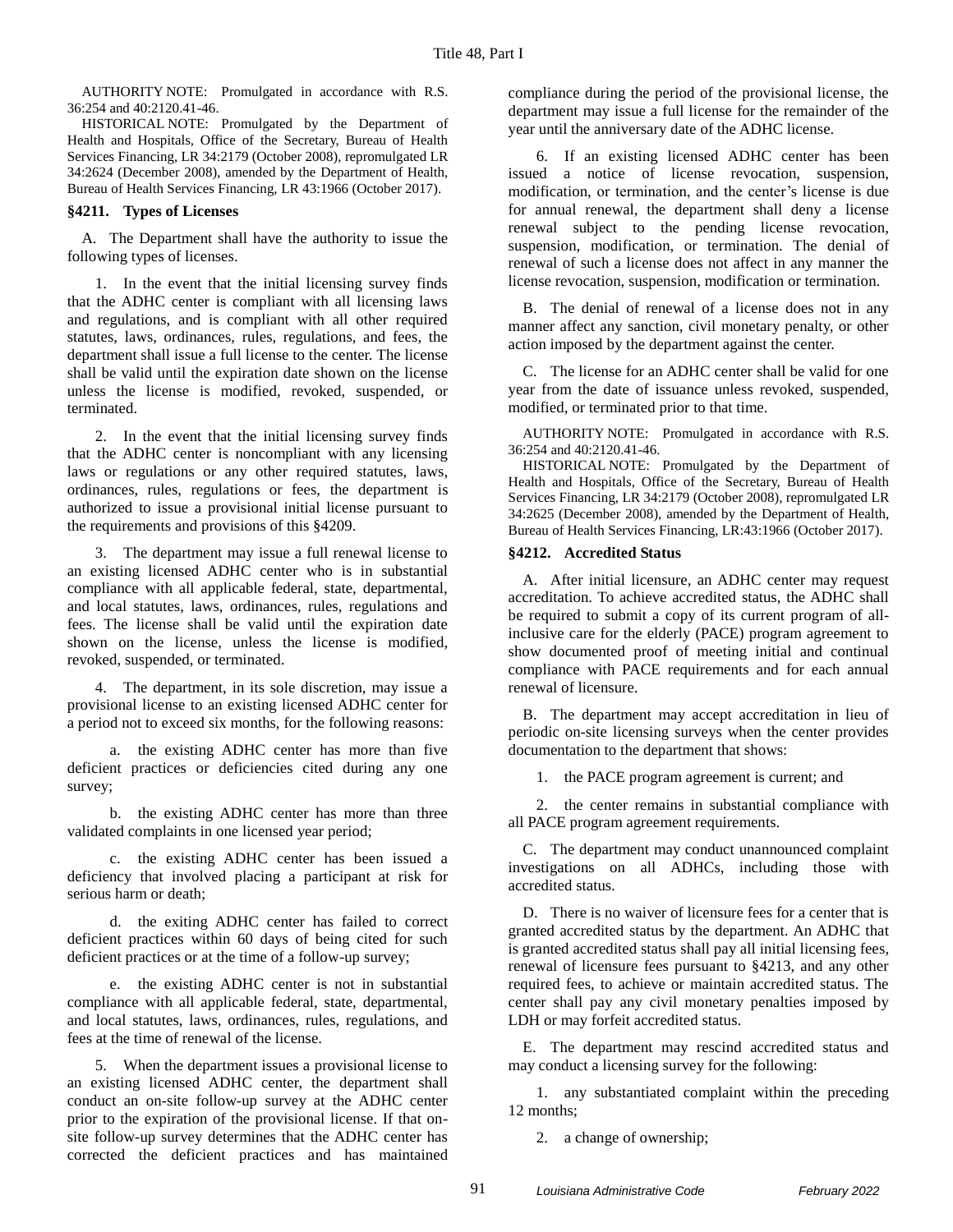3. issuance of a provisional license in the preceding 12-month period;

4. deficiencies identified in the preceding 12-month period that placed participants at risk for harm;

5. treatment or service resulting in death or serious injury; or

6. a change in geographic location.

F. The ADHC center shall notify HSS upon change in accredited status within two business days.

G. The department will rescind accredited status if the center's PACE Program agreement is terminated.

H. An ADHC center which receives approval for accredited status is subject to, and shall comply with, all provisions of this Chapter.

AUTHORITY NOTE: Promulgated in accordance with R.S. 36:254 and 40:2120.41-46.

HISTORICAL NOTE: Promulgated by the Department of Health, Bureau of Health Services Financing, LR 43:1967 (October 2017).

#### **§4213. Renewal of License**

A. License Renewal Application. The ADHC center shall submit a completed license renewal application packet to the department at least 30 days prior to the expiration of the existing current license. The license renewal application packet shall include:

- 1. the license renewal application;
- 2. the days and hours of operation;
- 3. a current fire inspection report;
- 4. a current health inspection report;
- 5. the required license renewal fee;

6. proof of continuous financial viability without interruption including maintenance of a line of credit issued from a federally insured, licensed lending institution in the amount of at least \$50,000;

7. proof of PACE program agreement, if accredited; and

8. any other documentation required by the department.

B. The department may perform an on-site survey and inspection upon annual renewal of a license.

AUTHORITY NOTE: Promulgated in accordance with R.S. 36:254 and 40:2120.41-46.

HISTORICAL NOTE: Promulgated by the Department of Health and Hospitals, Office of the Secretary, Bureau of Health Services Financing, LR 34:2180 (October 2008), repromulgated LR 34:2626 (December 2008), amended by the Department of Health, Bureau of Health Services Financing, LR 43:1967 (October 2017).

## **§4215. Reporting Requirements**

A. The following changes, or any combination thereof, shall be reported in writing to the department within five working days of the occurrence of the change. A change in:

1. the name of the ADHC center;

2. the geographic or mailing address;

3. contact information, i.e., telephone number, fax number, email address; or

4. key administrative staff (i.e., director, program manager, social service designee, a registered nurse (RN) and /or licensed practical nurse (LPN), etc).

B. Change of Ownership (CHOW). The license of an ADHC center is not transferable to any other ADHC or individual. A license cannot be sold. When a change of ownership occurs, the ADHC center shall notify the Health Standards Section in writing within 15 days prior to the effective date of the CHOW.

1. A signed copy of the legal document showing the transfer of ownership shall be provided to HSS.

2. Other required documents are to be submitted to HSS within five working days of the effective date of the CHOW.

3. The new owner shall submit a license application identifying all new information and, for the application to be complete, it shall be submitted with the appropriate CHOW licensing fee.

4. An ADHC center that is under license revocation, renewal of licensure or provisional licensure, may not undergo a CHOW.

C. Any change which requires a change in the license shall be accompanied by a fee. Any request for a duplicate license shall be accompanied by a fee.

AUTHORITY NOTE: Promulgated in accordance with R.S. 36:254 and 40:2120.41-46.

HISTORICAL NOTE: Promulgated by the Department of Health and Hospitals, Office of the Secretary, Bureau of Health Services Financing, LR 34:2180 (October 2008), repromulgated LR 34:2626 (December 2008), amended by the Department of Health, Bureau of Health Services Financing, LR 43:1967 (October 2017).

#### **§4217. Denial of License, Revocation of License, Denial of License Renewal**

A. The department may deny an application for a license, may deny a license renewal, or may revoke a license in accordance with the provisions of the Administrative Procedures Act.

B. Denial of an Initial License

1. The department shall deny an initial license in the event that the initial licensing survey finds that the ADHC center is noncompliant with any licensing laws, rules, ordinances or regulations or with any other required statutes that are a threat to the health, safety, or welfare of the participants.

2. The department shall deny any initial license for any of the reasons designated in §4217.D that a license may be revoked or denied renewal.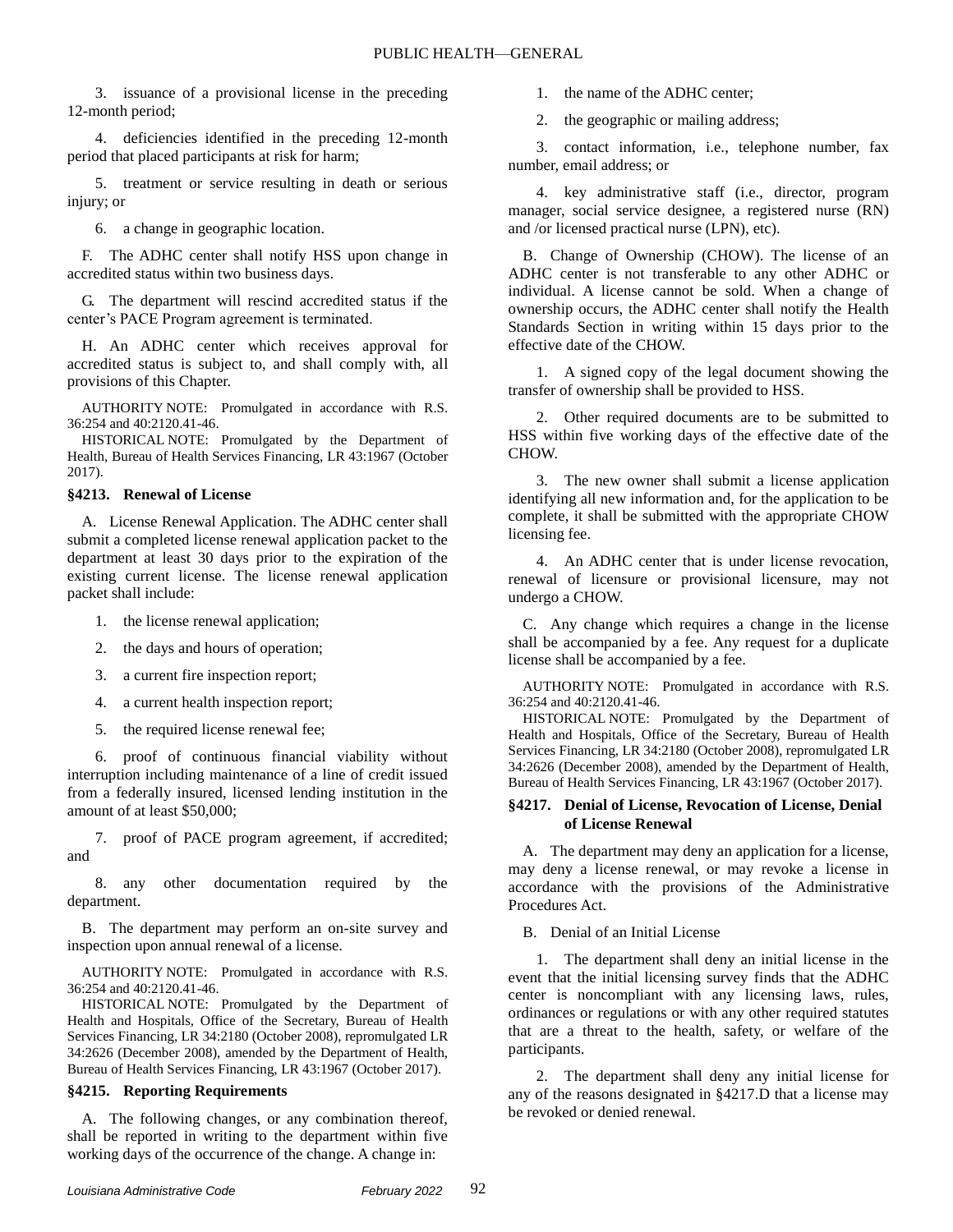C. Voluntary Non-Renewal of License. If a center fails to timely renew its license, the license expires on its face and is considered voluntarily surrendered. There are no appeal rights for such surrender or non-renewal of the license, as this is a voluntary action on the part of the center.

D. Revocation of License or Denial of License Renewal. An ADHC license may be revoked or may be denied renewal for any of the following reasons including, but not limited to:

1. failure to be in substantial compliance with the ADHC licensing laws, rules, and regulations;

2. failure to be in substantial compliance with other required statutes, laws, ordinances, rules, and regulations;

3. failure to uphold participant rights whereby deficient practices may result in harm, injury, or death of a participant;

4. failure to protect a participant from a harmful act of an employee including, but not limited to:

a. abuse, neglect, exploitation, or extortion;

b. any action posing a threat to a participant's health and safety;

- c. coercion;
- d. threat or intimidation; or
- e. harassment;

5. failure to notify the proper authorities of all suspected cases of neglect, criminal activity, mental or physical abuse, or any combination thereof;

6. knowingly making a false statement in any of the following areas including, but not limited to:

application for initial license or renewal of license;

- b. data forms;
- c. participant records;

d. matters under investigation by the department or the Office of the Attorney General;

e. information submitted for reimbursement from any payment source;

7. knowingly making a false statement or providing false, forged, or altered information or documentation to LDH employees or to law enforcement agencies;

8. the use of false, fraudulent, or misleading advertising;

9. an owner, officer, member, manager, director, or person designated to manage or supervise participant care has pled guilty or nolo contendere to a felony, or has been convicted of a felony, as documented by a certified copy of the record of the court;

a. for purposes of this paragraph, conviction of a felony means a felony relating to the violence, abuse, or negligence of a person, or a felony relating to the misappropriation of property belonging to another person;

10. failure to comply with all reporting requirements in a timely manner as required by the department;

11. failure to allow or refusal to allow the department to conduct an investigation or survey or to interview center staff or participants;

12. failure to allow, or refusal to allow, access to authorized departmental personnel to records; or

13. bribery, harassment, or intimidation of any participant designed to cause that participant to use the services of any particular ADHC center.

E. In the event an ADHC license is revoked or renewal is denied, any owner, officer, member, manager or director of such ADHC center is prohibited from owning, managing, directing or operating another ADHC center for a period of two years from the date of the final disposition of the revocation or denial action.

AUTHORITY NOTE: Promulgated in accordance with R.S. 36:254 and 40:2120.41-46.

HISTORICAL NOTE: Promulgated by the Department of Health and Hospitals, Office of the Secretary, Bureau of Health Services Financing, LR 34:2180 (October 2008), repromulgated LR 34:2626 (December 2008), amended by the Department of Health, Bureau of Health Services Financing, LR 43:1968 (October 2017).

#### **§4219. Notice and Appeal of License Denial, Revocation, and Denial of License Renewal**

A. Notice of a license denial, license revocation, or denial of license renewal shall be given to the center in writing.

B. The ADHC center has a right to an informal reconsideration of the license denial, license revocation, or denial of license renewal.

1. The ADHC center shall request the informal reconsideration within 15 days of the receipt of the notice of the license denial, license revocation, or denial of license renewal. The request for informal reconsideration shall be in writing and shall be forwarded to the department's Health Standards Section.

2. The request shall include any documentation that demonstrates that the determination was made in error.

3. If a timely request is received by HSS, an informal reconsideration shall be scheduled and the center will receive written notification.

4. The center shall have the right to appear in person at the informal reconsideration and may be represented by counsel.

5. Correction of a violation or deficiency which is the basis for the denial, revocation or denial of license renewal, shall not be a basis for reconsideration.

6. The informal reconsideration process is not in lieu of the administrative appeals process and does not extend the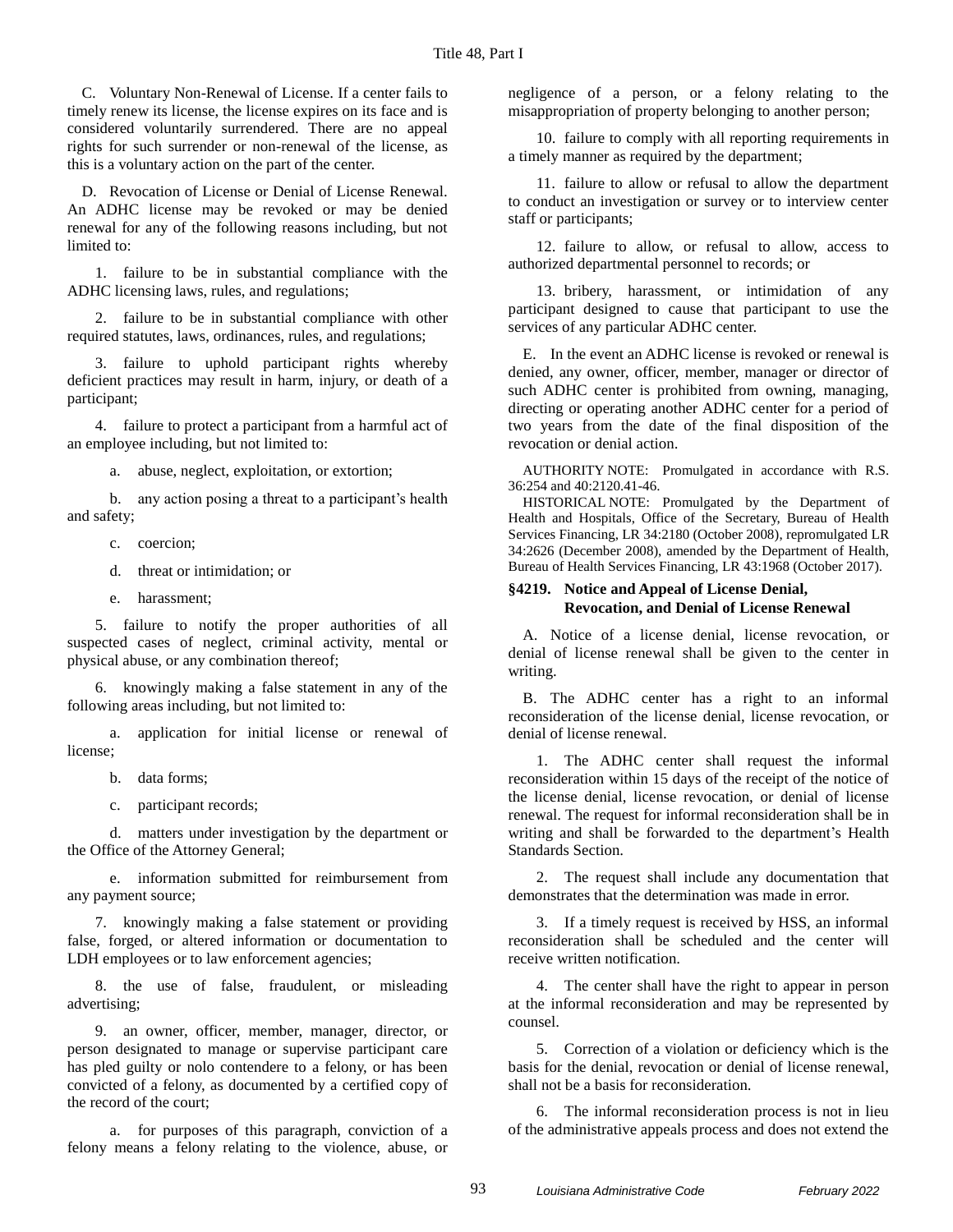time limits for filing an administrative appeal of the license denial, revocation, or denial of license renewal.

C. The ADHC center has a right to an administrative appeal of the license denial, license revocation, or denial of license renewal.

1. The ADHC center shall request the administrative appeal within 30 days of the receipt of the notice of the license denial, license revocation, or denial of license renewal or within 30 days of the receipt of the results of the informal reconsideration, if conducted. The request for administrative appeal shall be in writing and shall be submitted to the Division of Administrative Law (DAL).

2. The request for administrative appeal shall include any documentation that demonstrates that the determination was made in error and shall include the basis and specific reasons for the appeal.

3. If a timely request for an administrative appeal is received by the DAL, the license revocation or denial of license renewal will be suspended during the pendency of the appeal. However, if the secretary of the department determines that the violations of the center pose an imminent or immediate threat to the health, safety, or welfare of a participant, the imposition of the license revocation or denial of license renewal may be immediate and may be enforced during the pendency of the administrative appeal. If the secretary of the department makes such a determination, the center will receive written notification.

4. Correction of a violation or a deficiency which is the basis for the denial, revocation, or denial of license renewal, shall not be a basis for the administrative appeal.

AUTHORITY NOTE: Promulgated in accordance with R.S. 36:254 and 40:2120.41-46.

HISTORICAL NOTE: Promulgated by the Department of Health and Hospitals, Office of the Secretary, Bureau of Health Services Financing, LR 34:2181 (October 2008), repromulgated LR 34:2627 (December 2008), amended by the Department of Health, Bureau of Health Services Financing, LR 43:1968 (October 2017).

#### **§4220. Complaint Surveys (Formerly §4221)**

A. The department shall conduct complaint surveys in accordance with R.S. 40:2009.13 et seq.

B. Complaint surveys shall be unannounced surveys.

C. A follow-up survey may be conducted for any complaint survey where deficiencies have been cited to ensure correction of the deficient practices.

D. The department may issue appropriate sanctions including, but not limited to civil monetary penalties, directed plans of correction, and license revocations for deficiencies and noncompliance with any complaint survey.

E. LDH surveyors and staff shall be given access to all areas of the center and all relevant files during any complaint survey. LDH surveyors and staff shall be allowed to interview any ADHC center staff and participant as required to conduct the survey.

AUTHORITY NOTE: Promulgated in accordance with R.S. 36:254 and 40:2120.41-46.

HISTORICAL NOTE: Promulgated by the Department of Health and Hospitals, Office of the Secretary, Bureau of Health Services Financing, LR 34:2182 (October 2008), repromulgated LR 34:2627 (December 2008), amended by the Department of Health, Bureau of Health Services Financing, LR 43:1969 (October 2017).

## **§4221. Statement of Deficiencies (Formerly §4223)**

A. The following statements of deficiencies issued by the department to the ADHC center shall be posted in a conspicuous place on the licensed premises:

1. the most recent annual survey statement of deficiencies; and

2. any subsequent complaint survey statement of deficiencies.

B. Any statement of deficiencies issued by the department to an ADHC center shall be available for disclosure to the public 30 days after the center submits an acceptable plan of correction to the deficiencies or 90 days after the statement of deficiencies is issued to the center, whichever occurs first.

C. Unless otherwise provided in statute or in these licensing provisions, a center shall have the right to an informal reconsideration of any deficiencies cited as a result of a survey or investigation.

1. Correction of the violation, noncompliance or deficiency shall not be the basis for the reconsideration.

2. The informal reconsideration of the deficiencies shall be requested in writing within 10 calendar days of the ADHC center's receipt of the statement of deficiencies, unless otherwise provided in these standards.

3. The request for informal reconsideration of the deficiencies shall be made to HSS and will be considered timely if received by HSS within 10 calendar days of the center's receipt of the statement deficiencies.

4. If a timely request for an informal reconsideration is received, the department will schedule and conduct the informal reconsideration.

NOTE: Informal reconsiderations of the results of a complaint investigation are conducted as desk reviews.

5. The center shall be notified in writing of the results of the informal reconsideration.

6. Except as provided for complaint surveys pursuant to R.S. 40:2009.13 et seq., and as provided in these licensing provisions for initial license denials, revocations and denial of license renewals, the decision of the informal reconsideration team shall be the final administrative decision regarding the deficiencies.

7. The request for an informal reconsideration of any deficiencies cited as a result of a survey or investigation does not delay submission of the required plan of correction within the prescribed timeframe.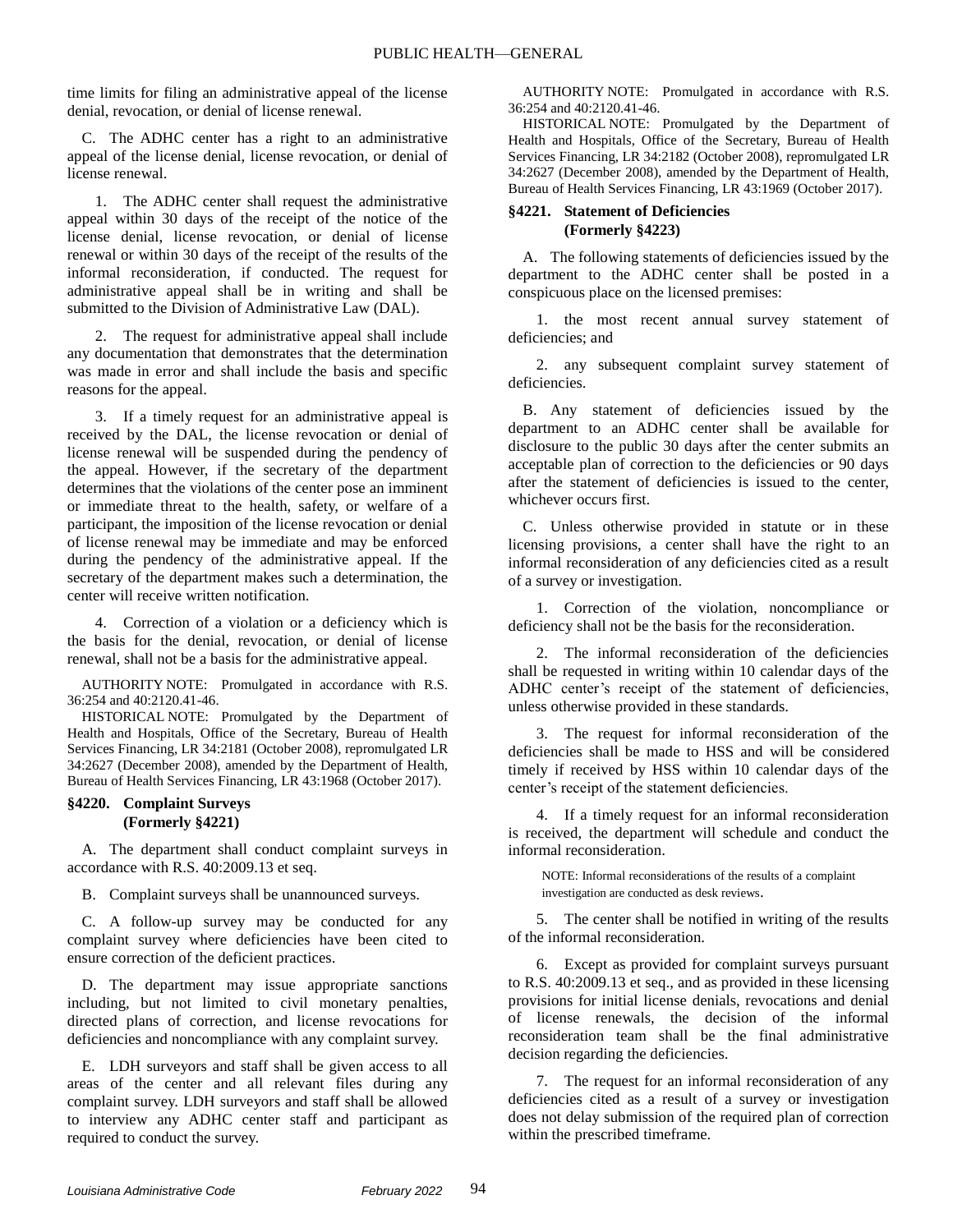AUTHORITY NOTE: Promulgated in accordance with R.S. 36:254 and 40:2120.41-46.

HISTORICAL NOTE: Promulgated by the Department of Health and Hospitals, Office of the Secretary, Bureau of Health Services Financing, LR 34:21482 (October 2008), repromulgated LR 34:2627 (December 2008), amended by the Department of Health, Bureau of Health Services Financing, LR 43:1969 (October 2017).

#### **§4222. Cessation of Business**

A. Except as provided in §4223 and §4224 of these licensing regulations, a license shall be immediately null and void if an ADHC center becomes non-operational.

B. A cessation of business is deemed to be effective the date on which the ADHC center ceased offering or providing services to the community and/or is considered nonoperational in accordance with the requirements of §4205.

C. Upon the cessation of business, the ADHC center shall immediately return the original license to the department.

D. Cessation of business is deemed to be a voluntary action on the part of the center. The ADHC center does not have a right to appeal a cessation of business.

E. Prior to the effective date of the closure or cessation of business, the ADHC center shall:

1. give 30 days' advance written notice to:

a. each participant or participant's legal representative, if applicable;

- b. each participant's physician;
- c. Health Standards Section (HSS);
- d. Office of Aging and Adult Services (OAAS); and

e. support coordination agency for waiver participants;

2. provide for a safe and orderly discharge and transition of all of the center's participants.

F. In addition to the advance notice, the ADHC center shall submit a written plan for the disposition of participant(s) medical records for approval by the department. The plan shall include the following:

1. the effective date of the closure;

2. provisions that comply with federal and state laws on storage, maintenance, access and confidentiality of the closed center's patients medical records;

3. the name and contact information for the appointed custodian(s) who shall provide the following:

a. access to records and copies of records to the patient or authorized representative, upon presentation of proper authorization(s); and

b. physical and environmental security that protects the records against fire, water, intrusion, unauthorized access, loss and destruction;

4. public notice regarding access to records, in the newspaper with the largest circulation in close proximity to the closing center, at least 15 days prior to the effective date of closure.

G. If an ADHC center fails to follow these procedures, the owners, managers, officers, directors and administrators may be prohibited from opening, managing, directing, operating or owning an ADHC center for a period of two years.

H. Once any ADHC center has ceased doing business, the center shall not provide services until the ADHC center has obtained a new initial ADHC license.

AUTHORITY NOTE: Promulgated in accordance with R.S. 36:254 and 40:2120.41-46.

HISTORICAL NOTE: Promulgated by the Department of Health, Bureau of Health Services Financing, LR 43:1969 (October 2017).

#### **§4223. Inactivation of License due to a Declared Disaster or Emergency**

A. An ADHC center licensed in a parish which is the subject of an executive order or proclamation of emergency or disaster issued in accordance with R.S. 29:724 or R.S. 29:766 may seek to inactivate its license for a period not to exceed one year, provided that the following conditions are met:

1. the licensed center shall submit written notification to HSS within 60 days of the date of the executive order or proclamation of emergency or disaster that:

a. the ADHC center has experienced an interruption in the provisions of services as a result of events that are the subject of such executive order or proclamation of emergency or disaster issued in accordance with R.S. 29:724 or R.S. 29:766;

b. the licensed ADHC center intends to resume operation as an ADHC center in the same service area;

c. includes an attestation that the emergency or disaster is the sole causal factor in the interruption of the provision of services;

d. includes an attestation that all participants have been properly discharged or transferred to another center; and

e. provides a list of each participant and where that participant is discharged or transferred to;

2. the licensed ADHC center resumes operating as a ADHC center in the same service area within one year of the issuance of an executive order or proclamation of emergency or disaster in accordance with R.S. 29:724 or R.S. 29:766;

3. the licensed ADHC center continues to pay all fees and cost due and owed to the department including, but not limited to, annual licensing fees and outstanding civil monetary penalties; and

4. the licensed ADHC center continues to submit required documentation and information to the department.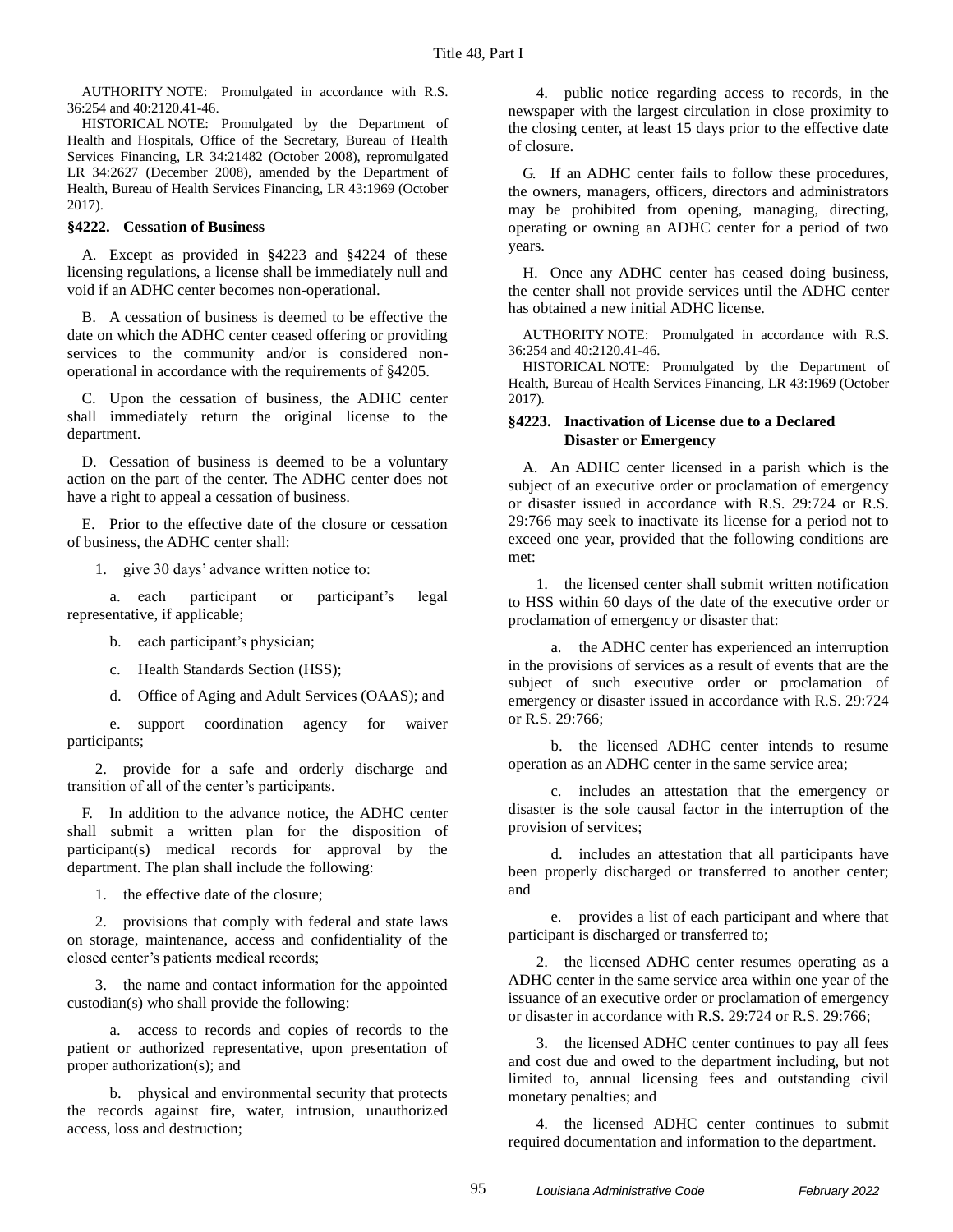B. Upon receiving a completed written request to inactivate an ADHC center license, the department shall issue a notice of inactivation of license to the ADHC center.

C. Upon completion of repairs, renovations, rebuilding or replacement, an ADHC center which has received a notice of inactivation of its license from the department shall be allowed to reinstate its license upon the following conditions being met.

1. The ADHC center shall submit a written license reinstatement request to the licensing agency of the department 60 days prior to the anticipated date of reopening.

a. The license reinstatement request shall inform the department of the anticipated date of opening, and shall request scheduling of a licensing survey.

b. The license reinstatement request shall include a completed licensing application with appropriate licensing fees.

2. The center resumes operating as an ADHC center in the same service area within one year.

D. Upon receiving a completed written request to reinstate an ADHC center license, the department shall conduct a licensing survey. If the ADHC center meets the requirements for licensure and the requirements under this section, the department shall issue a notice of reinstatement of the ADHC center license.

1. The licensed capacity of the reinstated license shall not exceed the licensed capacity of the ADHC center at the time of the request to inactivate the license.

E. No change of ownership in the ADHC center shall occur until such ADHC center has completed repairs, renovations, rebuilding or replacement construction, and has resumed operations as an ADHC center.

F. The provisions of this section shall not apply to an ADHC center which has voluntarily surrendered its license and ceased operation.

G. Failure to comply with any of the provisions of this section shall be deemed a voluntary surrender of the ADHC center license and any applicable facility need review approval for licensure.

AUTHORITY NOTE: Promulgated in accordance with R.S. 36:254 and 40:2120.41-46.

HISTORICAL NOTE: Promulgated by the Department of Health, Bureau of Health Services Financing, LR 43:1970 (October 2017).

#### **§4224. Inactivation of License due to a Non-Declared Disaster or Emergency**

A. A licensed ADHC center in an area or areas which have been affected by a non-declared emergency or disaster may seek to inactivate its license, provided that the following conditions are met:

1. the licensed ADHC center shall submit written notification to the HSS within 30 days of the date of the nondeclared emergency or disaster stating that:

a. the ADHC center has experienced an interruption in the provisions of services as a result of events that are due to a non-declared emergency or disaster;

b. the licensed ADHC center intends to resume operation as a ADHC center in the same service area;

c. the licensed ADHC center attests that the emergency or disaster is the sole causal factor in the interruption of the provision of services; and

d. the licensed ADHC center's initial request to inactivate does not exceed one year for the completion of repairs, renovations, rebuilding or replacement of the center;

NOTE: Pursuant to these provisions, an extension of the 30 day deadline for initiation of request may be granted at the discretion of the department.

2. the licensed ADHC center continues to pay all fees and costs due and owed to the department including, but not limited to, annual licensing fees and outstanding civil monetary penalties and/or civil fines; and

3. the licensed ADHC center continues to submit required documentation and information to the department, including, but not limited to cost reports.

B. Upon receiving a completed written request to temporarily inactivate an ADHC license, the department shall issue a notice of inactivation of license to the ADHC center.

C. Upon center's receipt of the department's approval of request to inactivate the center's license, the center shall have 90 days to submit plans for the repairs, renovations, rebuilding or replacement of the center, if applicable, to OSFM and OPH as required.

D. The licensed ADHC center shall resume operating as an ADHC center in the same service area within one year of the approval of renovation/construction plans by OSFM and OPH as required.

EXCEPTION: If the center requires an extension of this timeframe due to circumstances beyond the center's control, the department will consider an extended time period to complete construction or repairs. Such written request for extension shall show the ADHC center's active efforts to complete construction or repairs and the reasons for request for extension of center's inactive license. Any approval for extension is at the sole discretion of the department.

E. Upon completion of repairs, renovations, rebuilding or replacement of the center, an ADHC which has received a notice of inactivation of its license from the department shall be allowed to reinstate its license upon the following conditions being met:

1. the ADHC center shall submit a written license reinstatement request to the licensing agency of the department;

2. the license reinstatement request shall inform the department of the anticipated date of opening and shall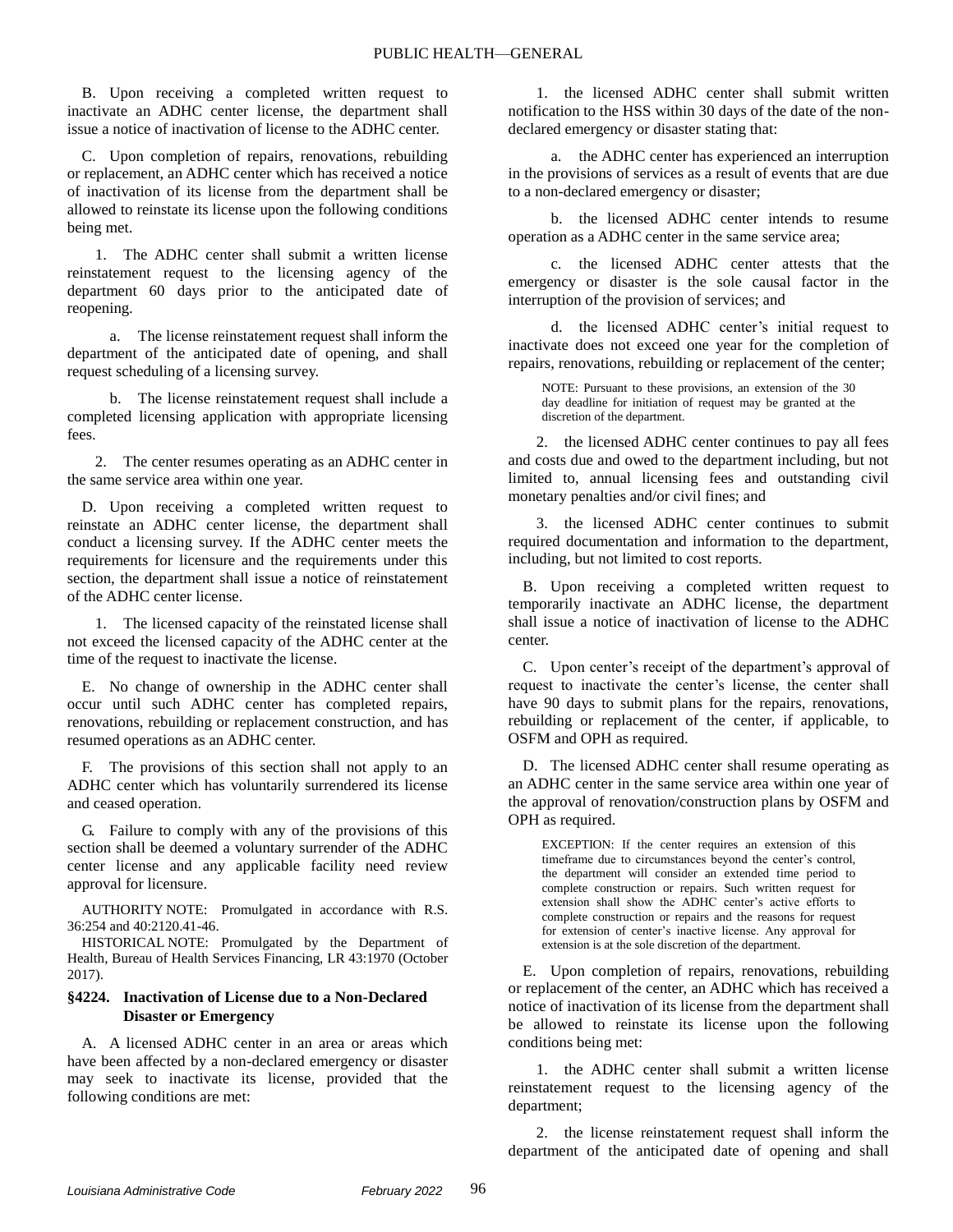request scheduling of a licensing or physical environment survey, where applicable; and

3. the license reinstatement request shall include a completed licensing application with appropriate licensing fees.

F. Upon receiving a completed written request to reinstate an ADHC license, the department may conduct a licensing or physical environment survey. The department may issue a notice of reinstatement if the center has met the requirements for licensure including the requirements of this Subsection.

G. No change of ownership in the ADHC center shall occur until such ADHC center has completed repairs, renovations, rebuilding or replacement construction and has resumed operations as an ADHC center.

H. The provisions of this subsection shall not apply to an ADHC center which has voluntarily surrendered its license and ceased operation.

I. Failure to comply with any of the provisions of this Subsection shall be deemed a voluntary surrender of the ADHC license.

AUTHORITY NOTE: Promulgated in accordance with R.S. 36:254 and 40:2120.41-46.

HISTORICAL NOTE: Promulgated by the Department of Health, Bureau of Health Services Financing, LR 43:1970 (October 2017).

# **Subchapter B. Administration and Organization**

## **§4225. Governing Body**

A. The center shall have a governing body with responsibility as an authority over the policies and activities of the center.

1. The center shall have documents identifying the following information regarding the governing body:

a. names and addresses of all members;

- b. terms of membership, if applicable;
- c. officers of the governing body, if applicable; and
- d. terms of office of all officers, if applicable.

2. When the governing body is composed of more than one person, formal meetings shall be held at least twice a year.

3. The governing body shall have by-laws specifying frequency of meetings and quorum requirements.

4. The center shall have written minutes of all formal meetings of the governing body.

5. The governing body may be composed of a single person or owner who shall assume all responsibilities of the governing body. At least twice a year, such single person or owner shall have documentation of reviewing and meeting the requirements pursuant to §4225.B.

B. Governing Body Responsibilities. The governing body of an ADHC center shall:

1. ensure the center's continual compliance and conformity with all relevant federal, state, parish and municipal laws and regulations;

2. ensure that the center is adequately funded and fiscally sound;

3. review and approve the center's annual budget;

4. ensure that the center is housed, maintained, staffed and equipped appropriately considering the nature of the program;

5. designate a person to act as the director and delegate sufficient authority to this person to manage the center and to insure that all services provided are consistent with accepted standards of practice;

6. formulate and annually review, in consultation with the director, written policies concerning the center's philosophy, goals, current services, personnel practices and fiscal management;

7. annually evaluate the director's performance;

8. have the authority to dismiss the director;

9. meet with designated representatives of the department whenever required to do so; and

10. inform designated representatives of the department prior to initiating any substantial changes in the program, services or physical plant of the center.

AUTHORITY NOTE: Promulgated in accordance with R.S. 36:254 and 40:2120.41-46.

HISTORICAL NOTE: Promulgated by the Department of Health and Hospitals, Office of the Secretary, Bureau of Health Services Financing, LR 34:2182 (October 2008), repromulgated LR 34:2628 (December 2008), amended by the Department of Health, Bureau of Health Services Financing, LR 43:1971 (October 2017).

#### **§4227. Policy and Procedures**

A. An ADHC center shall have a written program plan describing the services and programs that it furnishes.

B. The center shall have written policies and procedures governing all areas of care and services provided by the center that are available to staff, participants, and/or sponsors. These policies and procedures shall:

1. ensure that each participant receives the necessary care and services to promote his/her highest level of functioning and well-being;

2. reflect awareness of the medical and psychosocial needs of participants as well as provisions for meeting those needs, including admission, transfer, and discharge planning; and the range of services available to participants;

3. be developed in consultation with a group of professional personnel consisting of at least a licensed physician, the director, and a registered nurse;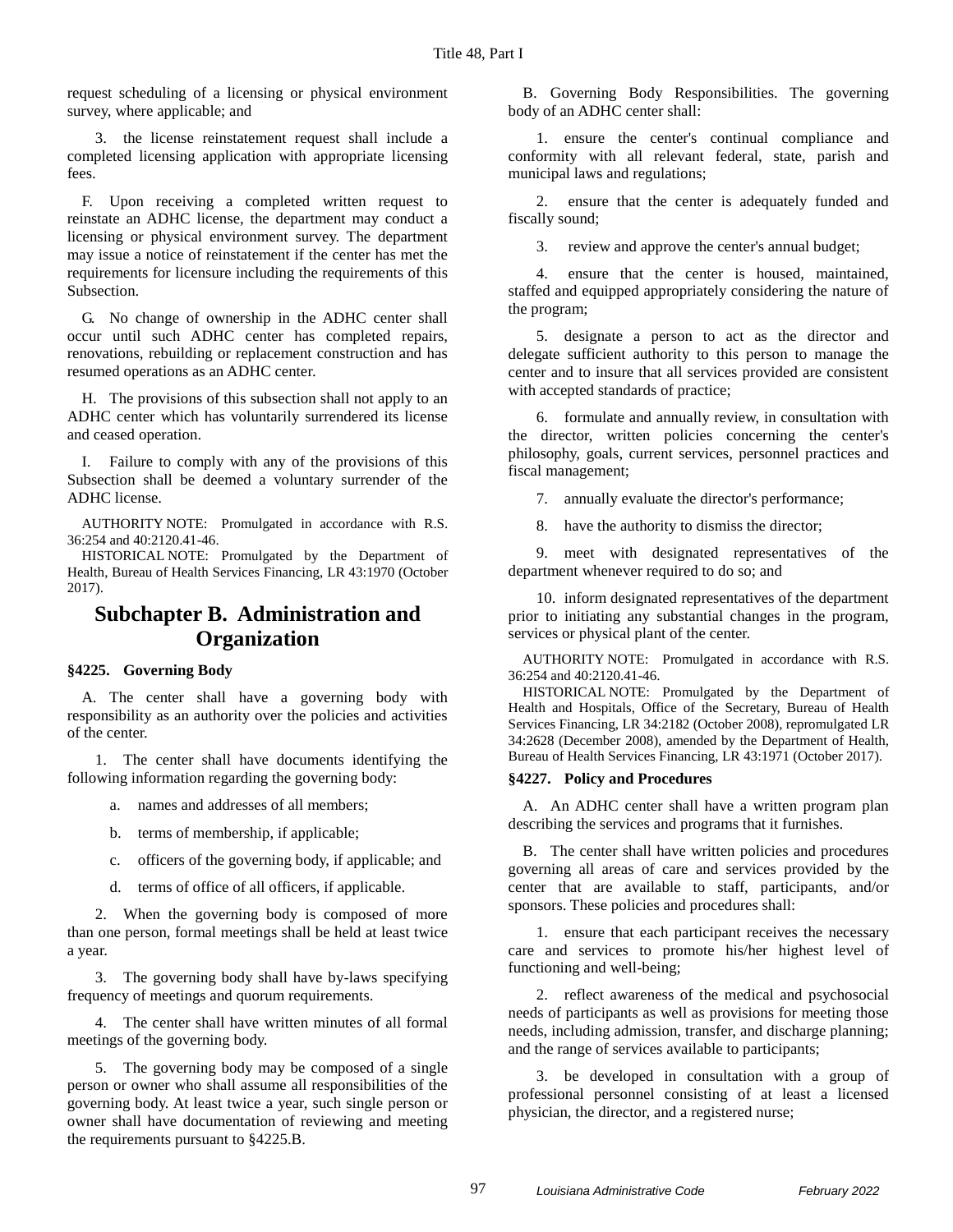4. govern access, duplication and dissemination of information from the participant's personal and medical record;

5. establish guidelines to protect any money or other personal items brought to the ADHC center by participants;

6. describe the process for participants to file a grievance with the center and/or register a complaint with the department:

a. the LDH toll-free telephone number for registering complaints shall be posted conspicuously in public areas of the ADHC center;

7. be available to the participant's physician of choice;

8. be revised as necessary, but reviewed by the professional group at least annually; and

9. be approved by the governing body.

C. The director, or his designee:

1. is responsible for the execution of ADHC center policies; and

2. shall be accessible to center staff or to any representative of the Department of Health conducting an audit, survey, monitoring activity, or research and quality assurance.

AUTHORITY NOTE: Promulgated in accordance with R.S. 36:254 and 40:2120.41-46.

HISTORICAL NOTE: Promulgated by the Department of Health and Hospitals, Office of the Secretary, Bureau of Health Services Financing, LR 34:2182 (October 2008), repromulgated LR 34:2628 (December 2008), amended by the Department of Health and Hospitals, Bureau of Health Services Financing, LR 38:2373 (September 2012), amended by the Department of Health, Bureau of Health Services Financing, LR 43:1971 (October 2017).

#### **§4229. Fiscal Accountability**

A. A center shall establish a system of business management and staffing to assure maintenance of complete and accurate accounts, books and records.

B. A center shall demonstrate fiscal accountability through regular recording of its finances.

C. A center shall not permit funds to be paid or committed to be paid to any entity in which any member of the governing body or administrative personnel, or members of their immediate families, have any direct or indirect financial interest, or in which any of these persons serve as an officer or employee, unless the services or goods involved are provided at a competitive cost or under terms favorable to the center.

1. The center shall provide a written disclosure of any financial transaction regarding the center in which a member of the governing body, administrative personnel, or his/her immediate family is involved.

D. The center shall ensure that all entries in records are legible, signed by the person making the entry and accompanied by the date on which the entry was made.

AUTHORITY NOTE: Promulgated in accordance with R.S. 36:254 and 40:2120.41-46.

HISTORICAL NOTE: Promulgated by the Department of Health and Hospitals, Office of the Secretary, Bureau of Health Services Financing, LR 34:2183 (October 2008), repromulgated LR 34:2628 (December 2008).

#### **§4231. Administrative Records**

A. A center shall have administrative records that include:

1. documents identifying the governing body;

a. a list of the officers and members of the governing body, their addresses and terms of membership, if applicable;

b. by-laws of the governing body and minutes of formal meetings, if applicable;

2. documentation of the center's authority to operate under state law;

3. an organizational chart for the center;

4. all leases, contracts and purchase-of-service agreements to which the center is a party;

5. insurance policies;

6. annual budgets and audit reports; and

7. a master list of all other programs and services used by the center.

AUTHORITY NOTE: Promulgated in accordance with R.S. 36:254 and 40:2120.41-46.

HISTORICAL NOTE: Promulgated by the Department of Health and Hospitals, Office of the Secretary, Bureau of Health Services Financing, LR 34:2183 (October 2008), repromulgated LR 34:2629 (December 2008).

#### **§4233. Participant Case Records**

A. A center shall have an organized record system which includes a written case record for each participant. The case record shall contain administrative and treatment data from the time of admission until the time that the participant leaves the center.

B. The participant's case record shall include:

- 1. identifying information such as:
	- a. name;
	- b. birth date;
	- c. home address;
	- d. Social Security number;
	- e. marital status;
	- f. gender;
	- g. ethnic group; and
	- h. religion;

2. identifying information for the participant's personal representative, if applicable, such as: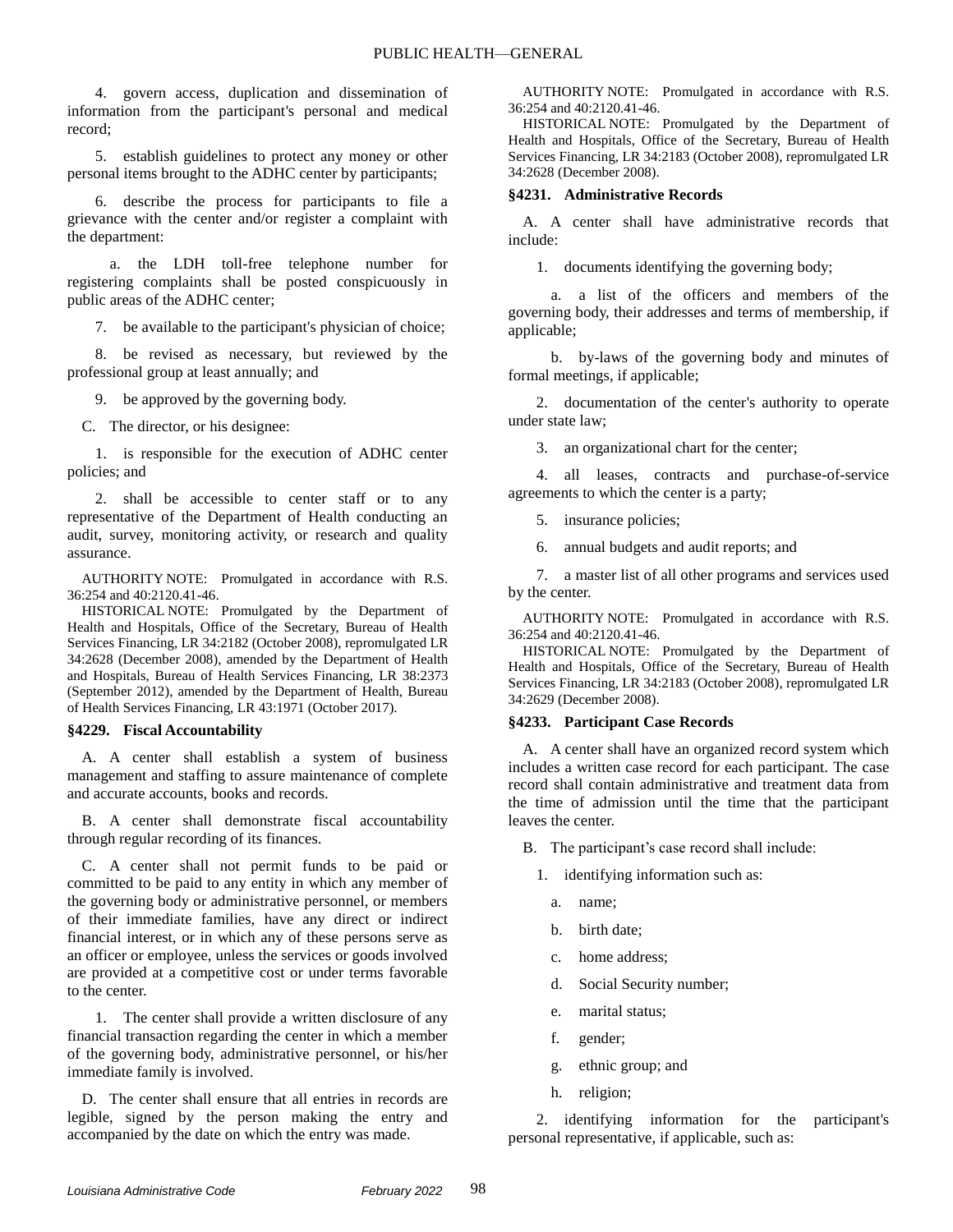a. name;

b. address; and

c. telephone number;

3. social and medical history including:

a. a complete record of admitting diagnoses and any treatments that the participant is receiving;

b. history of serious illness, serious injury or major surgery;

c. allergies to medication;

d. a list of all prescribed medications and nonprescribed drugs currently used;

e. current use of alcohol; and

f. the name of the participant's personal physician and an alternate;

4. complete health records, when available, including physical, dental and/or vision examinations;

5. a copy of the participant's individual service plan including:

a. any subsequent modifications; and

b. an appropriate summary to guide and assist direct care staff in implementing the participant's program;

6. the findings made in periodic reviews of the plan including:

a. a summary of the successes and failures of the participant's program; and

b. recommendations for any modifications deemed necessary;

7. any grievances or complaints filed by the participant and the resolution or disposition of these grievances or complaints;

8. a log of the participant's attendance and absence;

9. a physician's signed and dated orders for medication, treatment, diet, and/or restorative and special medical procedures required for the safety and well-being of the participant;

10. progress notes that:

a. document the delivery of all services identified in the individualized service plan;

b. document that each staff member is carrying out the approaches identified in the individualized service plan that he/she is responsible for;

c. record the progress being made and discuss whether or not the approaches in the individualized service plan are working;

d. record any changes in the participant's medical condition, behavior or home situation which may indicate a need for a change in the individualized service plan; and

e. document the completion of incident reports, when appropriate; and

NOTE: Each individual responsible for providing direct services shall record progress notes at least weekly, but any changes to the participant's condition or normal routine should be documented on the day of the occurrence.

11. discharge planning and referral.

C. All entries made by center staff in participants' records shall be legible, signed and dated.

D. The medications and treatments administered to participants at the center shall be charted by the appropriate staff.

E. The center may produce, maintain and/or store participant case records either electronically or in paper form.

F. The center shall ensure that participant case records are available to staff who are directly involved with participant care.

AUTHORITY NOTE: Promulgated in accordance with R.S. 36:254 and 40:2120.41-46.

HISTORICAL NOTE: Promulgated by the Department of Health and Hospitals, Office of the Secretary, Bureau of Health Services Financing, LR 34:2183 (October 2008), repromulgated LR 34:2629 (December 2008), amended by the Department of Health, Bureau of Health Services Financing, LR 43:1972 (October 2017).

## **§4235. Retention of Records**

A. All records shall be maintained in an accessible, standardized order and format and shall be retained and disposed of according to state laws. An ADHC center shall have sufficient space, facilities and supplies for providing effective record-keeping services.

B. All records concerning past or present medical conditions of participants are confidential and shall be maintained in compliance with the provisions of the Health Insurance Portability and Accountability Act (HIPAA) of 1996. The expressed written consent of the participant shall be obtained prior to the disclosure of medical information regarding the participant.

C. The participant's medical record shall consist of the active participant record and the ADHC center's storage files or folders. As this active record becomes bulky, the outdated information shall be removed and filed in the ADHC center's storage files or folders. The active medical records shall contain the following information:

1. the necessary admission records;

2. at least six months of current pertinent information relating to the participant's active ongoing care; and

3. if the ADHC center is aware that a participant has been interdicted, a statement to this effect shall be noted on the inside front cover of the record.

D. Upon request, the ADHC center shall make all records, including participant records, available to the applicable federal and state regulatory agencies in order to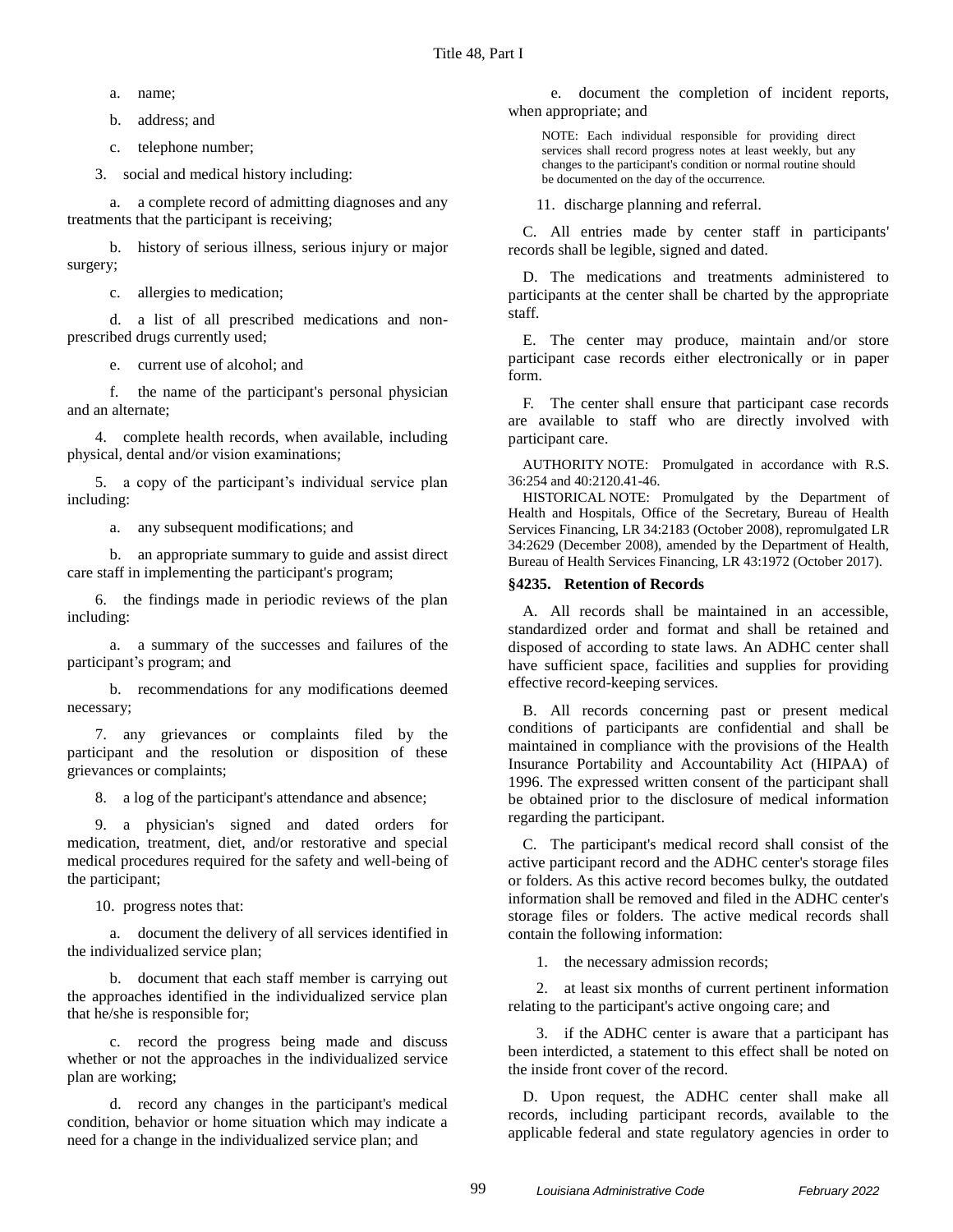determine the center's compliance with applicable federal and state laws, rules and regulations.

E. An ADHC center's records may be produced, maintained and/or stored in either an electronic or paper form and shall be producible upon request by the department or its employees.

AUTHORITY NOTE: Promulgated in accordance with R.S. 36:254 and 40:2120.41-46.

HISTORICAL NOTE: Promulgated by the Department of Health and Hospitals, Office of the Secretary, Bureau of Health Services Financing, LR 34:2184 (October 2008), repromulgated LR 34:2629 (December 2008), amended by the Department of Health, Bureau of Health Services Financing, LR 43:1972 (October 2017).

#### **§4237. Confidentiality and Security of Records**

A. A center shall have written procedures for the maintenance and security of records specifying who shall supervise the maintenance of records, who shall have custody of records, and to whom records may be released. Records shall be the property of the ADHC center and as custodian, the center shall secure records against loss, tampering or unauthorized use.

B. A center shall maintain the confidentiality of all participants' case records. Employees of the center shall not disclose or knowingly permit the disclosure of any information concerning the participant or his/her family, directly or indirectly, to any unauthorized person.

C. A center shall obtain the participant's written, informed permission prior to releasing any information from which the participant or his/her family might be identified, except for authorized federal and state agencies or another program with professional interest in the participant.

D. The ADHC center shall safeguard the confidentiality of participant information and shall release confidential information only under the following conditions:

1. by court order; or

2. by the participant's written authorization, unless contraindicated as documented in the participant's record by the attending physician.

AUTHORITY NOTE: Promulgated in accordance with R.S. 36:254 and 40:2120.41-46.

HISTORICAL NOTE: Promulgated by the Department of Health and Hospitals, Office of the Secretary, Bureau of Health Services Financing, LR 34:2184 (October 2008), repromulgated LR 34:2630 (December 2008).

## **Subchapter C. Participant Rights**

#### **§4239. Statement of Rights**

A. Each participant shall be informed of his/her rights and responsibilities regarding the ADHC center. The regulations of the ADHC center and all rules governing participant conduct and behavior shall be fully explained to the participant. Before or upon admission, the ADHC center shall provide a copy of the participant rights document to each participant. A signed and dated acknowledgment form shall be filed in each participant's record.

B. If the ADHC center changes its participant rights policies, a signed and dated acknowledgment form shall be filed in each participant's record.

C. The center shall have a written policy on participant civil rights. This policy shall give assurances that:

1. a participant's civil rights are not abridged or abrogated solely as a result of placement in the ADHC center's program; and

2. a participant is not denied admission, segregated into programs or otherwise subjected to discrimination on the basis of race, religion or ethnic background.

D. The participant rights document shall include at least the following items:

1. the right to be informed, in writing, of:

a. all services available at the ADHC center;

b. the charges for those services; and

c. the center's days and hours of operation;

2. the right to participate in each interdisciplinary staffing meeting and any other meeting involving the care of the participant;

3. the right to refuse any service provided in the ADHC center;

4. the right to present complaints or recommend changes regarding the center's policies and services to staff or to outside representatives without fear of restraint, interference, coercion, discrimination or reprisal;

5. the right to be free from mental, physical or verbal abuse;

6. the right to be free from coercion; and

7. the right to be free from restraints. ADHC centers are prohibited from the use of any restraints;

8. the right to privacy during the provision of personal needs services;

9. the right to communicate, associate, and meet privately with individuals of his/her choice, unless this infringes on the rights of another participant; and

10. the right not to be required to perform services for the ADHC center, except when the performance of a specific service is identified in the individualized service plan as an appropriate approach to meeting a need or resolving a problem of the participant.

E. A friendly, supportive, comfortable, and safe atmosphere shall be maintained at all times, and all participants shall be treated equitably with respect, kindness, and patience.

F. Each participant shall be encouraged and assisted to exercise his/her rights as a participant at the ADHC center and as a citizen.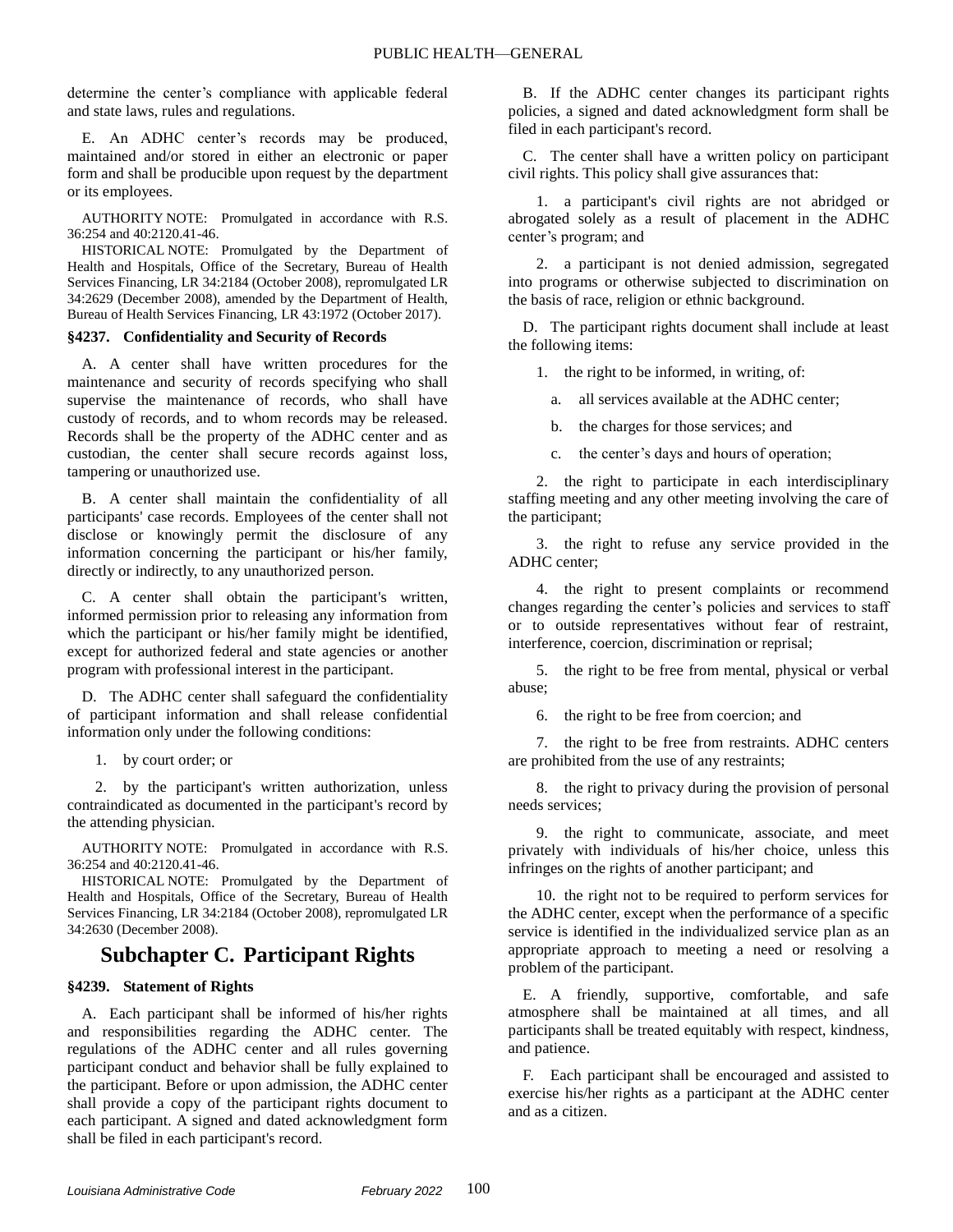G. Devolution of Participant Rights. If the participant rights have devolved to the personal representative or next of kin, that party shall receive the explanation of and sign the participant rights and any other documents described in these standards. Under the following conditions, the ADHC center shall ensure that participant rights devolve to the personal representative or next of kin.

1. The participant has been interdicted in a court of law. In such cases, the ADHC center shall ensure that the participant's rights devolve to the curator/curatrix of record. The ADHC center shall obtain an official document verifying that the participant has indeed been interdicted and the interdiction shall be documented on the inside front cover of the participant's record.

AUTHORITY NOTE: Promulgated in accordance with R.S. 36:254 and 40:2120.41-46.

HISTORICAL NOTE: Promulgated by the Department of Health and Hospitals, Office of the Secretary, Bureau of Health Services Financing, LR 34:2184 (October 2008), repromulgated LR 34:2630 (December 2008), amended by the Department of Health, Bureau of Health Services Financing, LR 43:1972 (October 2017).

# **Subchapter D. ADHC Center Services**

### **§4241. Mandatory Daily Program Components**

A. There shall be a planned daily program of both individual and group activities which is sufficiently varied and structured so as to directly involve the participants in a stimulated and meaningful use of time while at the center. Emphasis shall be given to maintaining and improving the participants' functional abilities.

B. Participants shall be encouraged to take part in the planning and directions of activities. Programming shall allow for active and passive participation.

C. Centers shall provide a detailed description of individual and group activities that are being provided to participants on a daily basis and shall make this information available upon request. This information shall also be made available to participants and their families.

D. When available, community resources may be used to provide educational programs, lectures, concerts and similarly stimulating activities to participants.

E. An arts and crafts activities program may be available to make use of the rehabilitative as well as the recreational values of such pastimes. A supply of materials adequate to accommodate all participants shall be on hand for this program.

F. An outdoor activities program, such as gardening or walking, may be maintained where space, weather, and participants' health permit.

G. A daily rest period may be incorporated into the program.

AUTHORITY NOTE: Promulgated in accordance with R.S. 36:254 and 40:2120.41-46.

HISTORICAL NOTE: Promulgated by the Department of Health and Hospitals, Office of the Secretary, Bureau of Health Services Financing, LR 34:2185 (October 2008), repromulgated LR 34:2631 (December 2008).

#### **§4243. Core Services**

A. At a minimum, each center shall provide the following services:

1. individualized training or assistance with the activities of daily living (toileting, grooming, ambulation, etc.);

2. health and nutrition counseling;

3. an individualized, daily exercise program;

4. an individualized, goal-directed recreation program;

5. daily health education;

6. one nutritionally-balanced hot meal and two snacks served each day;

7. nursing services that include the following individualized health services:

a. monitoring vital signs appropriate to the diagnosis and medication regimen of each participant no less frequently than monthly;

b. administering medications and treatments in accordance with physician's orders;

c. initiating and developing a self-administration of medication plan for the ADHC center which is individualized for each participant for whom it is indicated; and

8. transportation to and from the center.

AUTHORITY NOTE: Promulgated in accordance with R.S. 36:254 and 40:2120.41-46.

HISTORICAL NOTE: Promulgated by the Department of Health and Hospitals, Office of the Secretary, Bureau of Health Services Financing, LR 34:2185 (October 2008), repromulgated LR 34:2631 (December 2008), amended by the Department of Health, Bureau of Health Services Financing, LR 43:1972 (October 2017).

#### **§4245. Transportation Requirements**

A. The center shall provide transportation to and from the ADHC center at the beginning and end of the program day. The center shall comply with the following requirements governing transportation.

1. The center shall have liability insurance coverage and have proof of such coverage.

2. The center shall conform to all state laws and regulations pertaining to drivers, vehicles and insurance.

B. The driver, whether directly employed or provided by third-party contract, shall hold a valid chauffeur's license or commercial driver license (CDL), if applicable with passenger endorsement.

1. The driver shall meet personal and health qualifications of other staff and receive necessary and appropriate training to ensure competence to perform duties assigned.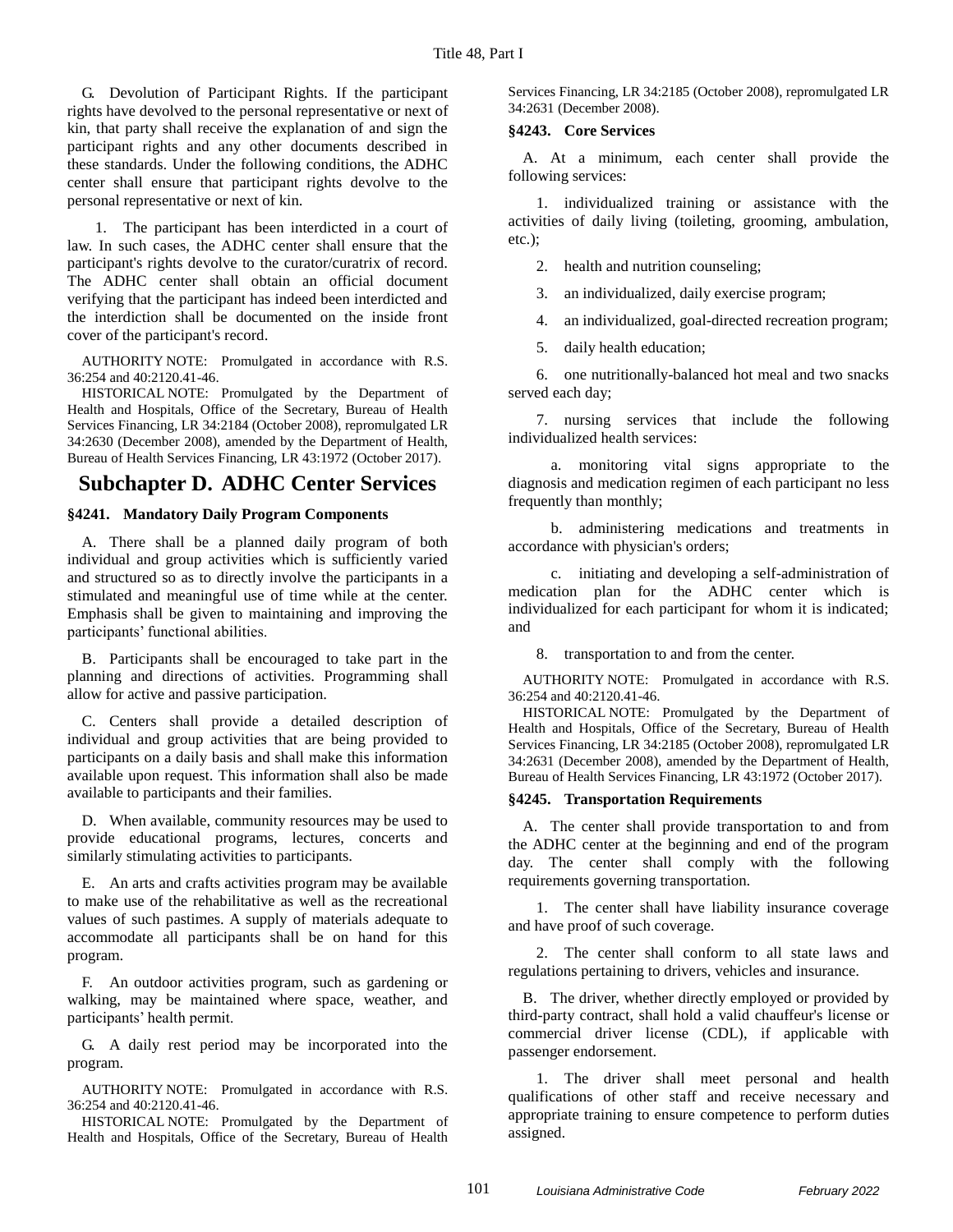C. The number of occupants allowed in a car, bus, station wagon, van, or any other type of transportation shall not exceed the number for which the vehicle is designed.

D. Provisions shall be made to accommodate participants who use assistive devices for ambulation.

E. The vehicle shall be maintained in operating condition.

F. There shall be at least one staff member in the vehicle who is trained in first-aid and cardio pulmonary resuscitation (CPR) whether transportation is provided by center-owned transportation or by a third-party commercial proprietor.

G. Centers shall provide transportation to any participant within their licensed region, but no participant, regardless of their region of origin, may be in transport for more than one hour on any single trip.

1. If the center develops a policy that establishes a limited mileage radius for transporting participants, that policy shall be submitted to LDH for review and approval prior to the center being allowed to limit transportation for participants.

AUTHORITY NOTE: Promulgated in accordance with R.S. 36:254 and 40:2120.41-46.

HISTORICAL NOTE: Promulgated by the Department of Health and Hospitals, Office of the Secretary, Bureau of Health Services Financing, LR 34:2186 (October 2008), repromulgated LR 34:2631 (December 2008), amended by the Department of Health and Hospitals, Bureau of Health Services Financing, LR 38:2373 (September 2012), amended by the Department of Health, Bureau of Health Services Financing, LR 43:1973 (October 2017).

# **Subchapter E. Participant Care**

## **§4249. Medical Services**

A. Medical services shall be provided by the participant's physician of choice.

B. The center shall have a listing of available medical services for referral. When referrals are made, the center shall follow-up to see that the participant is receiving services.

C. Appropriate staff shall immediately notify the participant's physician and the legal or personal representative of any emergency, change in condition or injury to the participant that occurs at the center.

1. In areas where 911 services are not available, the center shall have means to transport participants for medical emergencies.

2. In cities or communities that have a city or community wide ambulance service (fire department or other emergency medical service), a statement in the center files regarding available emergency transportation services and the method of contact for the service will be acceptable.

AUTHORITY NOTE: Promulgated in accordance with R.S. 36:254 and 40:2120.41-46.

HISTORICAL NOTE: Promulgated by the Department of Health and Hospitals, Office of the Secretary, Bureau of Health Services Financing, LR 34:2186 (October 2008), repromulgated LR 34:2632 (December 2008).

#### **§4251. Nursing Services**

A. All nursing services furnished in the ADHC center shall be provided in accordance with acceptable nursing professional practice standards.

B. A licensed registered nurse (RN) shall serve on the interdisciplinary (ID) team and shall monitor the overall health needs of the participants. The RN serves as a liaison between the participant and medical resources, including the treating physician.

1. The RN's responsibilities include medication review for each participant at least monthly and when there is a change in the medication regimen to:

a. determine the appropriateness of the medication regime;

b. evaluate contraindications;

c. evaluate the need for lab monitoring;

d. make referrals to the primary care physician for needed monitoring tests;

e. report the efficacy of the medications prescribed; and

f. determine if medications are properly being administered in the center.

C. The RN shall supervise the method of medication administration to participants (both self-administration and staff administration).

D. The RN shall approve the method of medication storage and record-keeping.

E. The RN or LPN shall document the receipt of all prescribed medications for each participant with a legible signature and will comply with all Louisiana laws and rules regarding medication control and disbursement.

F. The RN shall give in-service training to both staff and participants on health related matters at least quarterly.

G. The RN shall ensure that diagnoses are compiled into a central location in the participant's record and updated when there is a change.

H. The RN shall monitor and supervise any staff licensed practical nurse (LPN) providing care and services to participants.

AUTHORITY NOTE: Promulgated in accordance with R.S. 36:254 and 40:2120.41-46.

HISTORICAL NOTE: Promulgated by the Department of Health and Hospitals, Office of the Secretary, Bureau of Health Services Financing, LR 34:2186 (October 2008), repromulgated LR 34:2632 (December 2008), amended by the Department of Health, Bureau of Health Services Financing, LR 43:1973 (October 2017).

#### **§4253. Nutrition Services**

A. There shall be a hot, nutritious and palatable noon meal served daily which provides one-third of the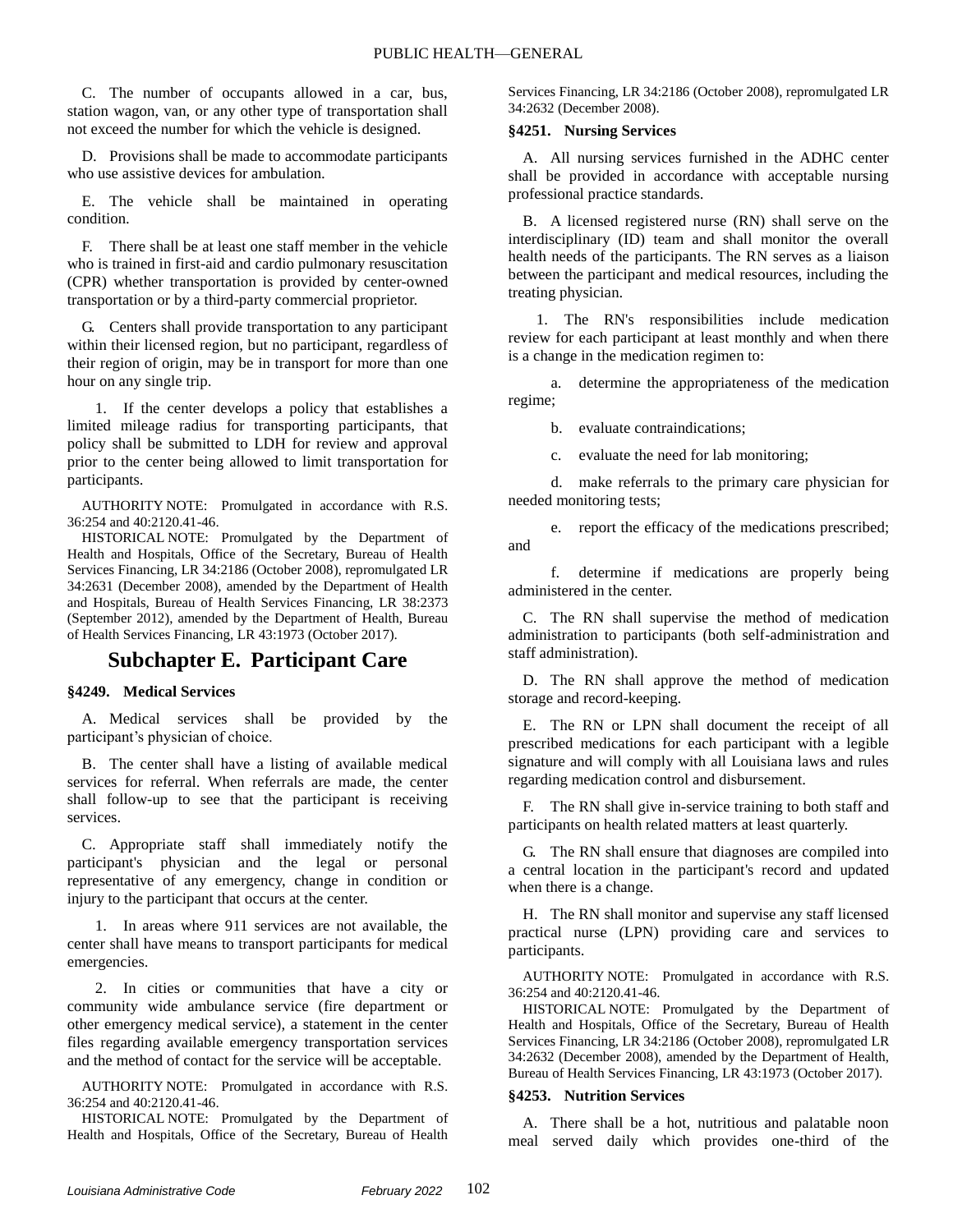recommended dietary allowances (RDA) as established by the National Research Council and American Dietetic Association. Accommodations shall be made for participants with special diets.

1. There shall be a mid-morning snack served daily in centers where breakfast is not served.

2. There shall be a mid-afternoon snack served daily.

B. Menus shall be varied and planned and approved well in advance by a licensed registered dietitian. Any substitutions shall be of comparable nutritional value and documented.

C. All food and drinks shall be of safe quality.

D. Drinking water shall be readily available and offered to participants.

E. Food preparation areas and utensils cleaning procedures shall comply with the State Sanitary Code.

F. A licensed registered dietitian shall:

1. review all orders for special diets;

2. prepare menus as needed; and

3. provide in-service training to staff and, as appropriate, participants.

G. Documentation of these reviews and recommendations shall be available in the participant case record.

AUTHORITY NOTE: Promulgated in accordance with R.S. 36:254 and 40:2120.41-46.

HISTORICAL NOTE: Promulgated by the Department of Health and Hospitals, Office of the Secretary, Bureau of Health Services Financing, LR 34:2187 (October 2008), repromulgated LR 34:2632 (December 2008), amended by the Department of Health, Bureau of Health Services Financing, LR 43:1973 (October 2017).

#### **§4255. Social Work Services**

A. All social work services shall be provided in accordance with acceptable professional social work practice standards.

B. A social service designee or social worker shall serve on the ID team and shall monitor the overall social needs of the participant.

C. Social services, as a part of an interdisciplinary spectrum of services, shall be provided to the participants to:

1. maximize the social functioning of each participant;

2. enhance the coping capacity of the participant and, as appropriate, his family;

3. assert and safeguarding the human and civil rights of participants; and

4. foster the human dignity and personal worth of each participant.

D. While the participant is receiving ADHC services, the social service designee or social worker shall, as appropriate, serve as a liaison between the participant and the center, their family and the community.

AUTHORITY NOTE: Promulgated in accordance with R.S. 36:254 and 40:2120.41-46.

HISTORICAL NOTE: Promulgated by the Department of Health and Hospitals, Office of the Secretary, Bureau of Health Services Financing, LR 34:2187 (October 2008), LR 34:2632 (December 2008).

## **Subchapter F. Human Resources**

### **§4259. Personnel Policies**

A. An ADHC center shall have personnel policies that include:

1. a written plan for recruitment, screening, orientation, in-service training, staff development, supervision and performance evaluation of all staff members;

2. written job descriptions for each staff position, including volunteers;

3. a health assessment which includes, at a minimum, evidence that the employee is free of active tuberculosis and that staff are retested on a time schedule as mandated by the Office of Public Health:

a. policies shall be in accordance with state rules, laws and regulations for employees, either contracted or directly employed, and volunteers;

4. a written employee grievance procedure;

5. abuse reporting procedures that require all employees to report any incidents of abuse or neglect in accordance with state law, whether the abuse or mistreatment is committed by another staff member, a family member or any other person;

6. clarification of the center's prohibited use of social media. The policy shall ensure that all staff, either contracted or directly employed, receive training relative to the restrictive use of social media and include, at a minimum, ensuring confidentiality of participant information and preservation of participant dignity and respect, including protection of participant privacy and personal and property rights; and

7. prevention of discrimination.

B. A center shall not discriminate in recruiting or hiring on the basis of sex, race, creed, national origin or religion.

C. A center's screening procedures shall address the prospective employee's qualifications, ability, related experience, health, character, emotional stability and social skills as related to the appropriate job description.

1. A center shall obtain written references from three persons (or prepare documentation based on telephone contacts with three persons) prior to making an offer of employment. The names of the references and a signed release shall be obtained from the potential employee.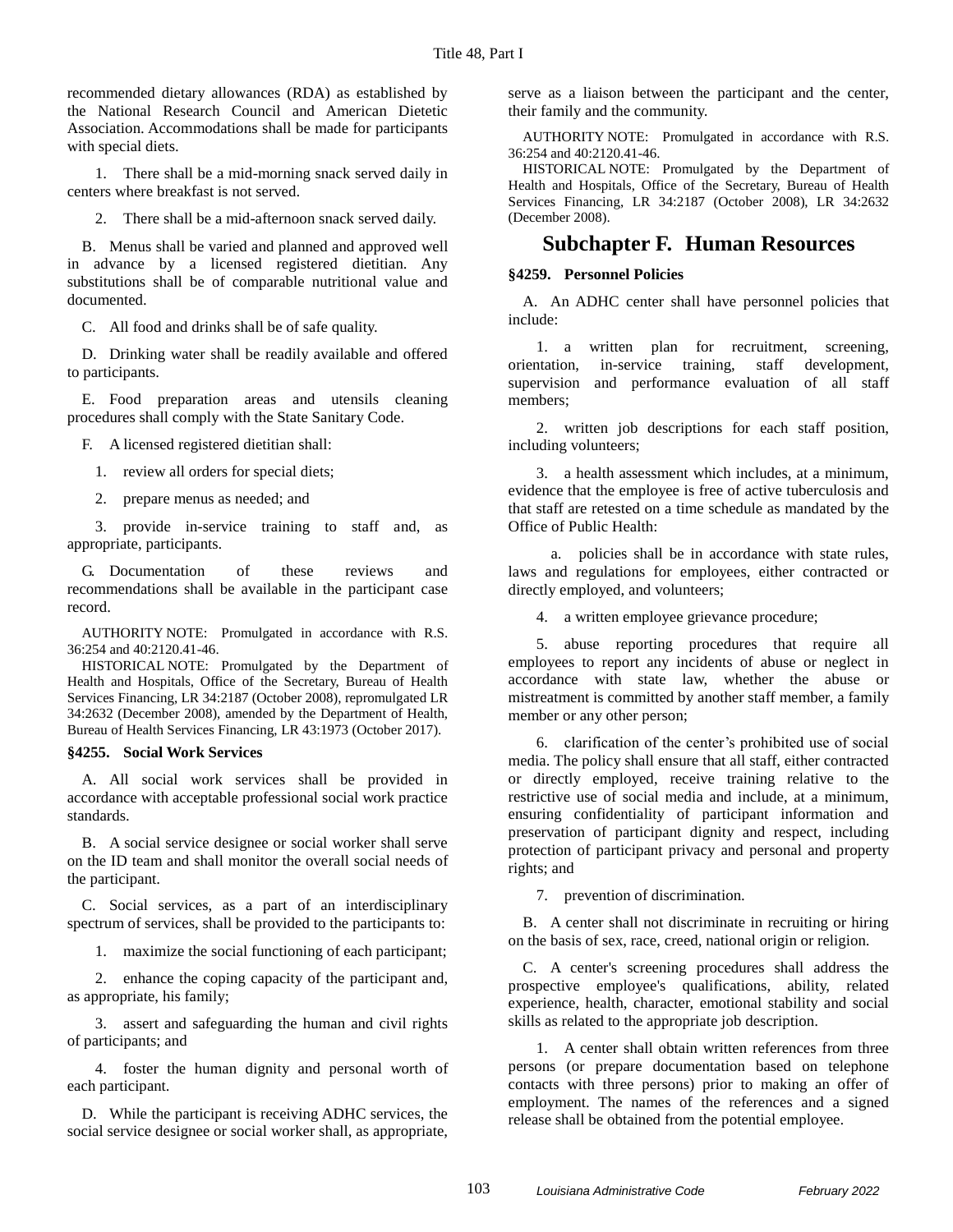2. A center shall comply with the provisions of R.S. 40:2120.41-2120.47 and the rules regarding the direct service worker (DSW) registry prior to making an offer of employment to a direct care staff applicant.

3. A center shall obtain a state-wide criminal background check conducted by the Louisiana State Police, or its designee, prior to making an offer of employment to a direct care staff applicant in accordance with applicable state laws.

a. The center shall have documentation on the final disposition of all charges that bar employment pursuant to applicable state law.

D. Annual performance evaluations shall be completed for all staff members.

1. For any person who interacts with participants, the performance evaluation procedures shall address the quality and nature of a staff member's interactions with participants.

AUTHORITY NOTE: Promulgated in accordance with R.S. 36:254 and 40:2120.41-46.

HISTORICAL NOTE: Promulgated by the Department of Health and Hospitals, Office of the Secretary, Bureau of Health Services Financing, LR 34:2187 (October 2008), repromulgated LR 34:2633 (December 2008), amended by the Department of Health, Bureau of Health Services Financing, LR 43:1973 (October 2017).

#### **§4261. Orientation and Training**

A. A center's orientation program shall provide training for any new direct care staff, either contracted or employed, to acquaint them with the philosophy, organization, program, practices and goals of the center. The orientation shall also include instruction in safety and emergency procedures as well as the specific responsibilities of the employee's job.

B. A center shall document that all employees, either contracted or staff, receive training on an annual basis in:

1. the principles and practices of participant care;

2. the center's administrative procedures and programmatic goals;

- 3. emergency and safety procedures;
- 4. protecting the participant's rights;

5. procedures and legal requirements concerning the reporting of abuse and neglect;

6. acceptable behavior management techniques,

7. crisis management; and

8. the center's policy on the prohibited use of social media.

C. A center shall ensure that each direct care staff completes no less than 20 hours of face-to-face training per year. Orientation and normal supervision shall not be considered for meeting this requirement.

D. A new direct care staff employee shall not be assigned to carry out a participant's care until competency has been demonstrated and documented.

AUTHORITY NOTE: Promulgated in accordance with R.S. 36:254 and 40:2120.41-46.

HISTORICAL NOTE: Promulgated by the Department of Health and Hospitals, Office of the Secretary, Bureau of Health Services Financing, LR 34:2187 (October 2008), repromulgated LR 34:2633 (December 2008), amended by the Department of Health, Bureau of Health Services Financing, LR 43:1974 (October 2017).

#### **§4263. Personnel Files**

A. In accordance with §4259, an ADHC center shall have a personnel file for each employee, either contracted or staff that contains:

1. the application for employment and/or resume;

2. the statewide criminal background history checks;

3. documentation of proof of DSW registry checks;

4. reference letters from former employer(s) and personal references or written documentation based on telephone contact with such references;

5. any required medical examinations;

6. evidence of applicable professional credentials/certifications according to state law;

7. annual performance evaluations;

8. personnel actions, other appropriate materials, reports and notes relating to the individual's employment with the center; and

9. the employee's starting and termination dates.

B. An ADHC center shall retain an employee's personnel file for at least three years after the employee's termination of employment.

AUTHORITY NOTE: Promulgated in accordance with R.S. 36:254 and 40:2120.41-46.

HISTORICAL NOTE: Promulgated by the Department of Health and Hospitals, Office of the Secretary, Bureau of Health Services Financing, LR 34:2188 (October 2008), repromulgated LR 34:2633 (December 2008), amended by the Department of Health, Bureau of Health Services Financing, LR 43:1974 (October 2017).

# **Subchapter G. Center Responsibilities**

## **§4265. General Provisions**

A. A center shall employ a sufficient number of qualified staff and delegate sufficient authority to such staff to ensure that the center's responsibilities are carried out and that the following functions are adequately performed:

- 1. administrative functions;
- 2. fiscal functions;
- 3. clerical functions;

4. housekeeping, maintenance and food service functions;

- 5. direct service functions;
- 6. supervisory functions;
- 7. record-keeping and reporting functions;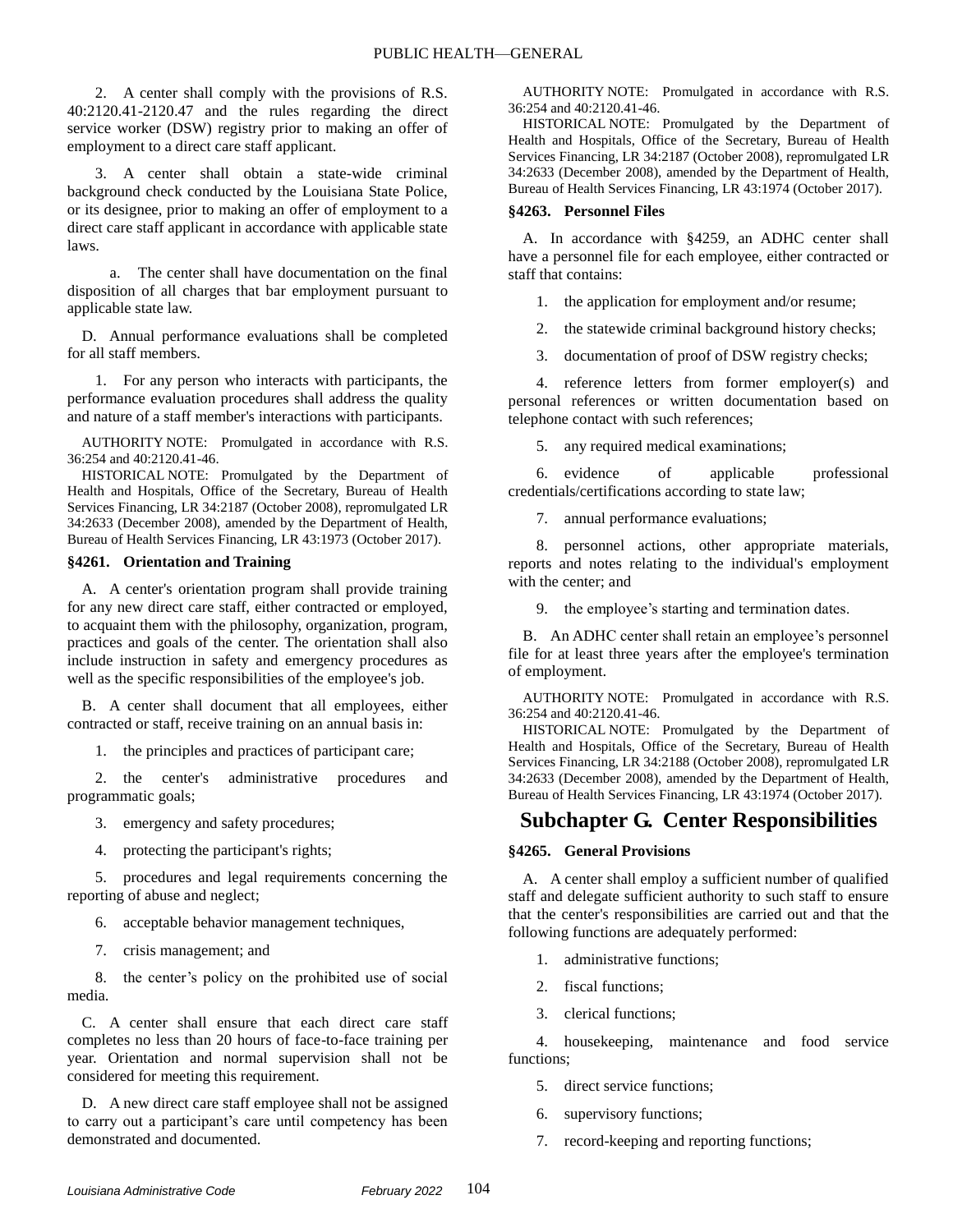8. social services functions; and

9. ancillary service functions;

B. The center shall ensure that all staff members are properly certified and/or licensed as legally required.

C. The center shall ensure that an adequate number of qualified direct service staff is present with the participants as necessary to ensure the health, safety and well-being of participants.

1. Staff coverage shall be maintained giving consideration to the time of the day, the size and nature of the center and the needs of the participants.

D. The center shall not knowingly hire, or continue to employ, any person whose health, educational achievement, emotional or psychological makeup impairs his/her ability to properly protect the health and safety of the participants or is such that it would endanger the physical or psychological well-being of the participants.

1. This requirement is not to be interpreted to exclude the continued employment of persons undergoing temporary medical or emotional problems unless such problems pose a threat to the health or safety of any participant or staff.

E. If any required professional services are not furnished by center employees, the center shall have a written agreement with an appropriately qualified professional to perform the required service or written agreements with the state for required resources.

F. The center shall establish procedures to assure adequate communication among staff in order to provide continuity of services to the participant. This system of communication shall include:

1. a regular review of individual and aggregate problems of participants, including actions taken to resolve these problems;

2. sharing daily information, noting unusual circumstances and other information requiring continued action by staff; and

3. the maintenance of all accidents, personal injuries and pertinent incidents records related to implementation of the participant's individual service plans.

G. Any employee who is working directly with participant care shall have access to information from participant case records that is necessary for the effective performance of the employee's assigned tasks.

H. The center shall establish procedures which facilitate participation and feedback by staff members in policymaking, planning and program development for participants.

I. At all times, there shall be a staff member in the center who has knowledge of and can apply first aid and who is certified in CPR.

J. In the absence of the director, a staff member shall be designated to supervise the center.

K. The center shall not provide service to more participants than the number specified on its license on any given day or at any given time.

L. The center shall make available to the department any information, which the center is required to have under these standards and is reasonably related to the assessment of compliance with these standards. The participant's rights shall not be considered abridged by this requirement.

AUTHORITY NOTE: Promulgated in accordance with R.S. 36:254 and 40:2120.41-46.

HISTORICAL NOTE: Promulgated by the Department of Health and Hospitals, Office of the Secretary, Bureau of Health Services Financing, LR 34:2188 (October 2008), repromulgated LR 34:2633 (December 2008), amended by the Department of Health, Bureau of Health Services Financing, LR 43:1974 (October 2017).

#### **§4267. Staffing Requirements**

A. Staff at ADHC centers shall meet the following education and experience requirements. All college degrees shall be from a nationally accredited institution of higher education as defined in §102(b) of the Higher Education Act of 1965 as amended. The following "key" staff positions are required and subject to the provisions listed below.

1. Director. The director shall have a bachelor's degree in a human services-related field, such as social work, nursing, education or psychology. Eight years of supervisory experience working in a human services-related field may be substituted for the bachelor's degree.

2. Nurse. The center shall employ one or more RN or LPN who shall be available to provide medical care and supervision services as required by all participants. The RN or LPN shall be on the premises daily for at least 8 hours or the number of hours the center is open, or during the time participants are present at the center, whichever is less. Nurses shall have a current Louisiana state nursing license.

3. Social Service Designee/Social Worker. The center shall designate at least one staff person who shall be employed at least 10 hours a week to serve as the social services designee or social worker.

a. The social services designee shall have, at a minimum, a bachelor's degree in a human service-related field such as psychology, sociology, education, or counseling. Two years of experience in a human servicerelated field may be substituted for each year of college.

b. The social worker shall have a bachelor's or master's degree in social work.

4. Program Manager. The center shall designate at least one staff member who shall be employed at least 10 hours a week to be responsible for carrying out the center's individualized program for each participant.

B. The following additional staff positions are required, subject to the provisions listed below.

1. Food Service Supervisor. The center shall designate one staff member who shall be employed at least 10 hours a week who shall be responsible for meal preparation and/or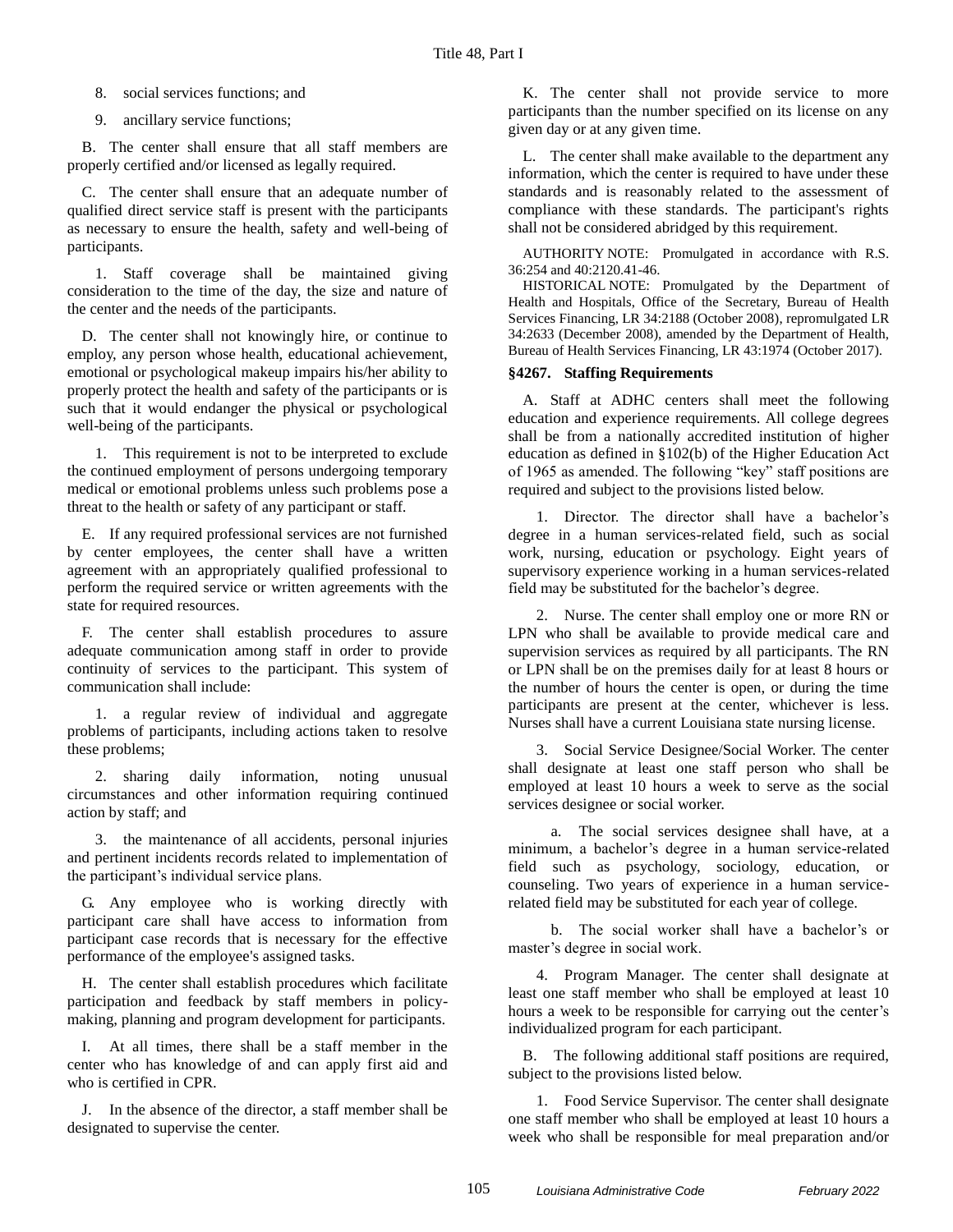serving. The food service supervisor shall have ServSafe® certification.

2. *Direct Service Worker*—an unlicensed person who provides personal care or other services and support to persons with disabilities or to the elderly to enhance their well-being, and who is involved in face-to-face direct contact with the participant.

3. Volunteers. Volunteers and student interns are considered a supplement to the required staffing component. A center which uses volunteers or student interns on a regular basis shall have a written plan for using these resources. This plan shall be given to all volunteers and interns and it shall indicate that all volunteers and interns shall be:

a. directly supervised by a paid staff member;

b. oriented and trained in the philosophy of the center and the needs of participants as well as the methods of meeting those needs;

c. subject to character and reference checks similar to those performed for employment applicants upon obtaining a signed release and the names of the references from the potential volunteer/intern student;

d. aware of and briefed on any special needs or problems of participants; and

e. provided program orientation and ongoing inservice training. The in-service training should be held at least quarterly.

C. The direct service worker to participant ratio shall be a minimum of one full-time direct service worker to every nine participants.

D. Center staffing requirements shall be based on licensed capacity; however, the center shall ensure that the following requirements are met regardless of the licensed capacity of the center.

1. The RN or LPN shall be on the premises daily for at least eight hours, the number of hours the center is open, or during the time participants are present at the center, whichever is less.

2. If the RN or LPN has been on duty at least eight hours and there are still participants present in the ADHC, the RN or LPN may be relieved of duty, however, at least one key staff person shall remain on duty at the center. The key staff person shall be the social service designee/social worker or the program manager.

3. A staff member who is certified in CPR shall be on the premises at all times while participants are present.

E. Centers with a licensed capacity of 15 or fewer participants may designate one full-time staff person or fulltime equivalent person to fill up to three "key staff" positions, and shall employ at least one full-time person or full-time equivalent to fulfill key staff requirements.

F. Centers with a licensed capacity to serve 16-30 participants shall employ at least two full-time persons or full-time equivalents to fulfill key staff requirements, and may designate one full-time staff person or full-time equivalent person to fill up to, but no more than, two "key staff" positions.

G. Centers with a licensed capacity to serve more than 30 participants shall employ at least three full-time persons or full-time equivalents to fill key staff positions. Each key staff position shall be filled with a full-time person or fulltime equivalent.

AUTHORITY NOTE: Promulgated in accordance with R.S. 36:254 and 40:2120.41-46.

HISTORICAL NOTE: Promulgated by the Department of Health and Hospitals, Office of the Secretary, Bureau of Health Services Financing, LR 34:2188 (October 2008), repromulgated LR 34:2634 (December 2008), amended by the Department of Health and Hospitals, Bureau of Health Services Financing, LR 38:2373 (September 2012), amended by the Department of Health, Bureau of Health Services Financing, LR 43:1974 (October 2017).

## **§4269. Incident Reports**

A. There shall be policies and procedures which cover the writing of and disposition of incident reports.

1. The center shall complete incident reports for each participant involved in the following occurrences:

a. accidents and injuries;

b. the involvement of any participant in any occurrence which has the potential for affecting the welfare of any other participant;

c. any elopement or attempted elopement, or when the whereabouts of a participant is unknown for any length of time; and

d. any suspected abuse, whether or not it occurred at the center.

B. Progress notes documented on the day of the incident shall indicate that an incident report was written.

C. The completed individual incident report shall be filed in a central record system.

D. Incident reports shall include, at a minimum, the following information:

1. the name of the participant or participants;

2. the date and time of the incident;

3. a detailed description of the incident;

4. the names of witnesses to the incident and their statements; and

5. a description of the action taken by the center with regard to the incident.

E. Incident reports shall be reviewed by the director, his designee or a medical professional within 24 hours of the occurrence. A qualified professional shall recommend action, in a timely manner, as indicated by the consequences of the incident.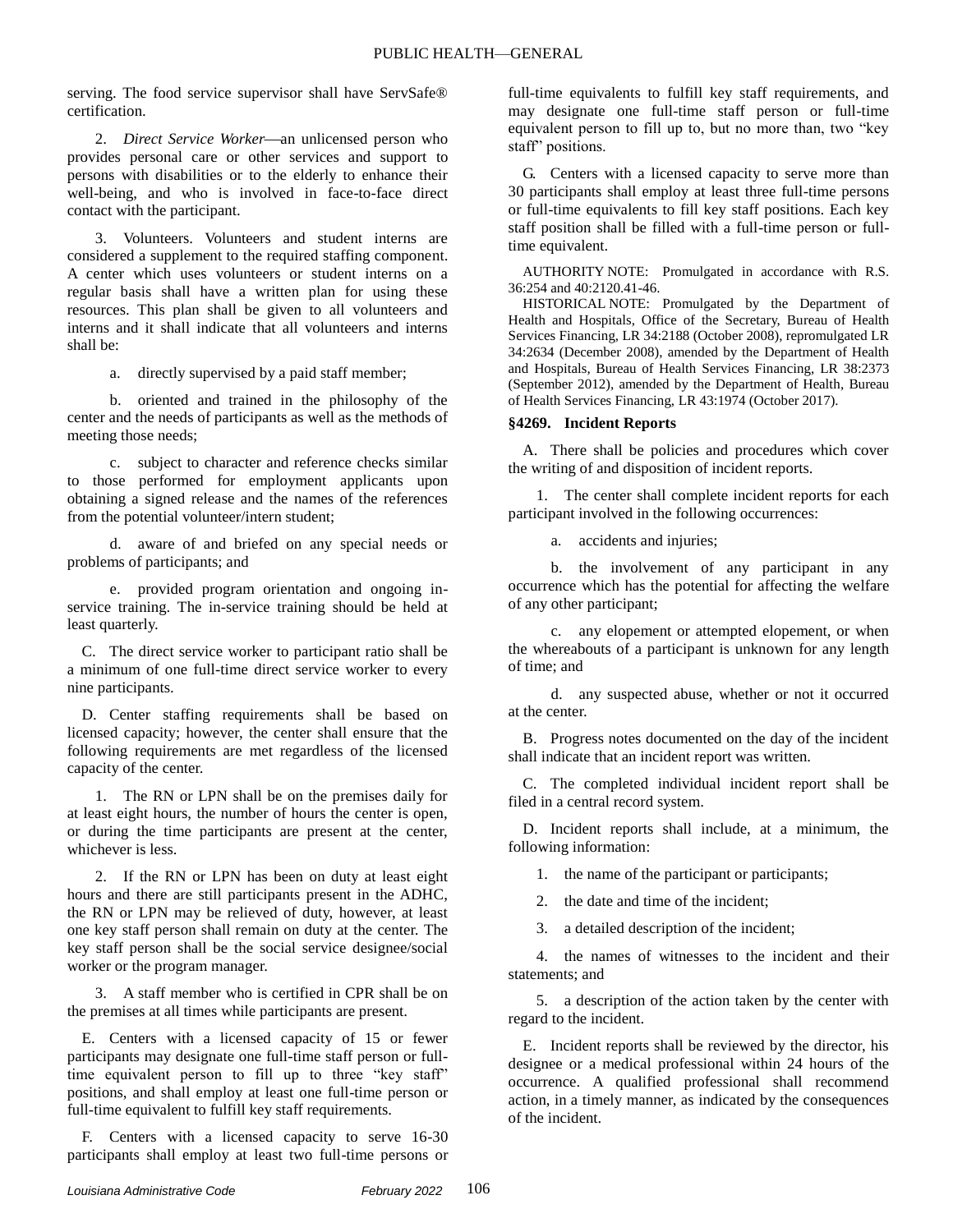F. ID team members shall review all incident reports quarterly, and recommend action as indicated to:

1. insure that the reports have all of the required information;

2. identify staff training needs;

3. identify patterns which may indicate a need for changes in the center policies/practices; and

4. assist in identifying those participants who may require changes in their plans of care or who may not be appropriately placed in the ADHC center.

AUTHORITY NOTE: Promulgated in accordance with R.S. 36:254 and 40:2120.41-46.

HISTORICAL NOTE: Promulgated by the Department of Health and Hospitals, Office of the Secretary, Bureau of Health Services Financing, LR 34:2189 (October 2008), repromulgated LR 34:2635 (December 2008), amended by the Department of Health, Bureau of Health Services Financing, LR 43:1975 (October 2017).

# **Subchapter H. Direct Service Management**

#### **§4273. Admissions**

A. A center shall have a written description of its admission policies and criteria. The admission information for individual participants shall include:

1. the participant's name, date of birth, home address and telephone number;

the name, address and telephone number of the participant's closest relative or friend;

3. a brief social history that includes the participant's marital status, general health status, education, former occupation, leisure-time interest and existence of supportive family members or friends;

4. the name, address and telephone number of the participant's physician and/or medical center as well as the date of participant's last physical exam;

5. a nursing assessment summary performed by the center's RN or LPN at the time of the participant's admission to the center which includes:

a. special dietary needs;

b. prescribed medication;

c. allergies;

d. any limitations on activity;

e. the degree to which the participant is ambulant;

f. visual or hearing limitations and/or other physical impairments;

g. apparent mental state or degree of confusion or alertness;

h. the ability to control bowel or bladder;

i. the ability to feed self;

j. the ability to dress self; and

k. the ability to self-administer medication.

NOTE: The Minimum Data Set Home Care (MDS/HC) can be used in place of the nursing assessment summary.

B. The center shall not refuse admission to any participant on the grounds of race, sex or ethnic origin.

C. The center shall not knowingly admit any participant into care whose presence would be seriously damaging to the ongoing functioning of the center or to participants already receiving services.

AUTHORITY NOTE: Promulgated in accordance with R.S. 36:254 and 40:2120.41-46.

HISTORICAL NOTE: Promulgated by the Department of Health and Hospitals, Office of the Secretary, Bureau of Health Services Financing, LR 34:2189 (October 2008), repromulgated LR 34:2635 (December 2008).

#### **§4275. Discharge**

A. The center shall have written policies and procedures governing voluntary discharges (the participant withdraws from the program on his/her own) and non-voluntary discharges (center initiated discharges).

1. The policy may include the procedures for nonvoluntary discharges due to the health and safety of the participant or that of other participants if they would be endangered by the further stay of a particular participant in the center.

B. There shall be a written report detailing the circumstances leading to any discharge.

C. Prior to a planned discharge, the center's ID Team shall formulate an aftercare plan specifying needed supports and the resources available to the participant.

D. When the participant is going to another home and community-based program or institutional center, discharge planning shall include the participant's needs, medication history, social data and any other information that will assist in his/her care in the new program or center.

1. A center member of the ID Team shall confer with the representatives of the new program regarding the individual needs and problems of the participant, if at all possible.

2. Upon discharge, the center shall provide a summary of the participant's health record to the person or agency responsible for the future planning and care of the participant. The discharge summary shall include:

a. medical diagnoses;

b. medication regimen (current physicians orders);

c. treatment regimen (current physicians orders);

d. functional needs (inabilities);

e. any special equipment utilized (dentures, ambulatory aids, eye glasses, etc.);

f. social needs;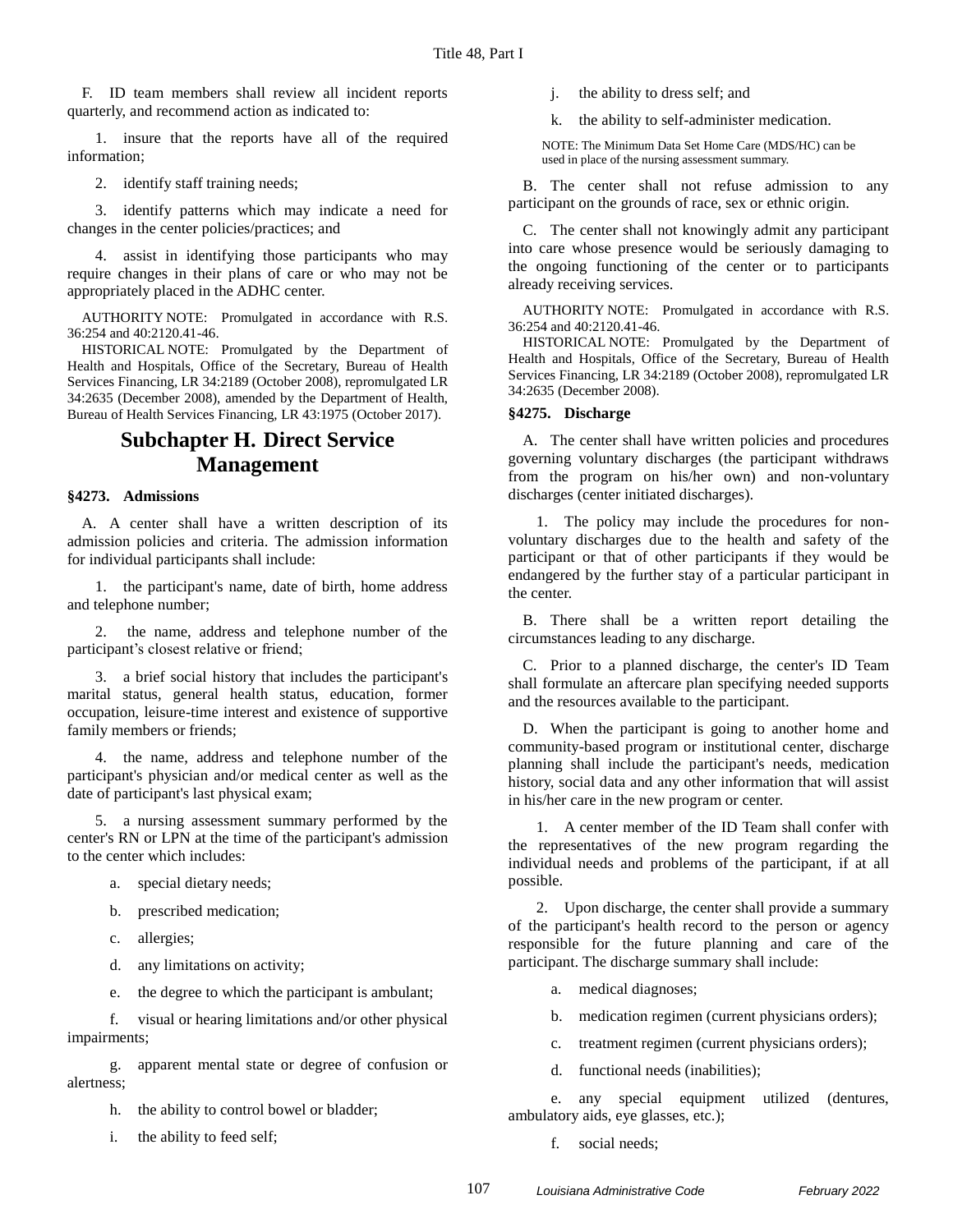#### g. financial resources; and

h. any other information which will enable the receiving center/caregivers to provide the continued necessary care without interruption.

AUTHORITY NOTE: Promulgated in accordance with R.S. 36:254 and 40:2120.41-46.

HISTORICAL NOTE: Promulgated by the Department of Health and Hospitals, Office of the Secretary, Bureau of Health Services Financing, LR 34:2190 (October 2008), repromulgated LR 34:2635 (December 2008).

#### **§4277. Interdisciplinary Team Responsibilities**

A. It shall be the responsibility of the ID team to assess and develop an individualized service plan for each participant prior to or within 20 days of admission of a participant.

B. Prior to the individual staffing of a participant by the ID team, each team member shall complete an assessment to be used at the team meeting. This assessment shall, at a minimum, include a physical assessment and a social evaluation.

C. The ID team shall meet, reassess, and reevaluate each participant at least quarterly to review the individualized service plan to ensure that it is sufficient for each participant.

D. The ID team shall make referrals, as indicated, to other disciplines and for any service which would enhance the functional capacity of a participant.

AUTHORITY NOTE: Promulgated in accordance with R.S. 36:254 and 40:2120.41-46.

HISTORICAL NOTE: Promulgated by the Department of Health and Hospitals, Office of the Secretary, Bureau of Health Services Financing, LR 34:2190 (October 2008), repromulgated LR 34:2636 (December 2008), amended by the Department of Health, Bureau of Health Services Financing, LR 43:1975 (October 2017).

#### **§4279. Interdisciplinary Team-Composition**

A. The ID team may be composed of either full-time staff members, contractual consultants or a combination of both.

B. The ID team shall be composed of:

1. a registered nurse licensed to practice in the state of Louisiana;

2. a social service designee/social worker; and

3. at least one direct care staff person from the center.

C. In addition, dietitians, physical therapists, occupational therapists, recreational therapists, physicians and others may sit on the team to staff an individual participant on an as needed basis.

D. The participant, and/or family members or legal or personal representative if appropriate, shall be involved in the ID team staffing and any other meeting involving the care needed by the participant while receiving services at the ADHC center.

AUTHORITY NOTE: Promulgated in accordance with R.S. 36:254 and 40:2120.41-46.

HISTORICAL NOTE: Promulgated by the Department of Health and Hospitals, Office of the Secretary, Bureau of Health Services Financing, LR 34:2190 (October 2008), repromulgated LR 34:2636 (December 2008), amended by the Department of Health, Bureau of Health Services Financing, LR 43:1975 (October 2017).

#### **§4281. Individualized Service Plan**

A. The participant's ADHC individualized service plan shall:

1. be developed from the staffing performed by the ID team of each participant;

2. state the individual needs and identified problems of the participant for which intervention is indicated in assessments, progress notes and medical reports;

3. include the number of days and time of scheduled attendance required to meet the needs of the participant;

4. use the strengths of the participant to develop approaches and list these approaches with the frequency that each will be used to meet the needs of the participant;

5. identify the staff member who will be responsible for carrying out each item in the plan (the position, rather than the name of the employee, may be indicated in the plan);

6. ensure that all persons working with the participant are appropriately informed of the services required by the individualized service plan;

7. propose a reasonable time-limited goal with established priorities. The projected resolution date or review date for each problem shall be noted;

8. contain the necessary elements of the selfadministration or other medication administration plan, if applicable;

9. include discharge as a goal;

10. be legible and written in terminology which all staff personnel can understand;

11. be signed and dated by all the team members; and

12. be included as a part of the participant's case record.

B. Unless it is clearly not feasible to do so, a center shall ensure that the individualized service plan and any subsequent revisions are explained to the participant and, where appropriate, the legally responsible person/personal representative or family member in language understandable to these persons.

AUTHORITY NOTE: Promulgated in accordance with R.S. 36:254 and 40:2120.41-46.

HISTORICAL NOTE: Promulgated by the Department of Health and Hospitals, Office of the Secretary, Bureau of Health Services Financing, LR 34:2190 (October 2008), repromulgated LR 34:2636 (December 2008).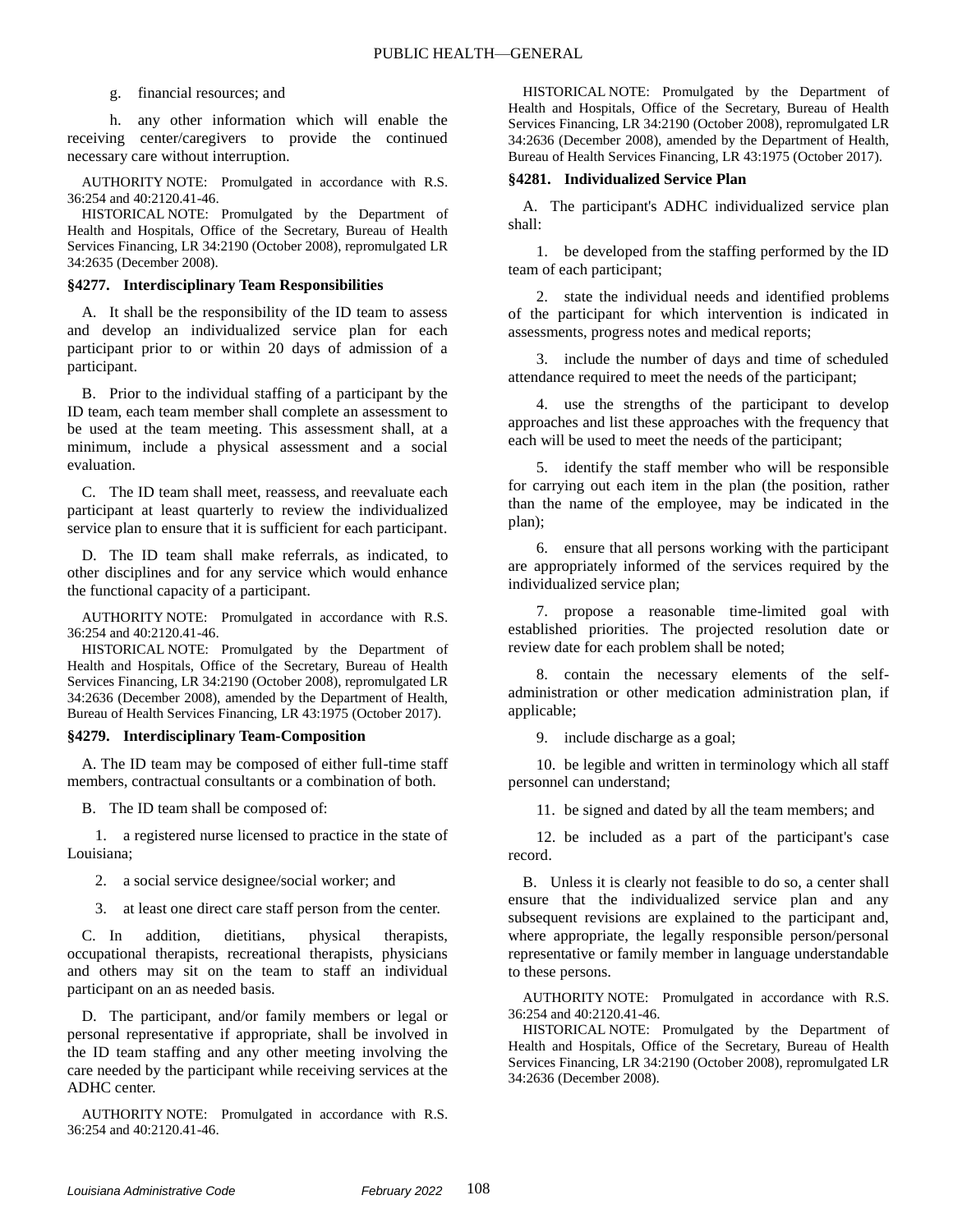#### **§4283. Individualized Service Plan Review**

A. The individualized service plan shall be reviewed and updated at least quarterly and whenever there is a change in problems, goals or approaches as indicated.

B. This review shall be done by the person indicated on the plan as the individual primarily responsible for carrying out the plan.

C. This review shall be accomplished by reviewing the individual reports of all persons responsible for meeting the needs of the participant. These reports shall include any reports from physicians, social service designees/social workers, nurses, therapists, dietitians, and family members as well as incident reports.

AUTHORITY NOTE: Promulgated in accordance with R.S. 36:254 and 40:2120.41-46.

HISTORICAL NOTE: Promulgated by the Department of Health and Hospitals, Office of the Secretary, Bureau of Health Services Financing, LR 34:2191 (October 2008), repromulgated LR 34:2637 (December 2008).

# **Subchapter I.Emergency and Safety**

#### **§4285. Emergency and Safety Procedures**

A. A center shall have a written overall plan of emergency and safety procedures. The plan shall:

1. provide for the evacuation of participants to safe or sheltered areas;

2. include provisions for training staff and, as appropriate, participants in preventing, reporting and responding to fires and other emergencies;

3. provide means for an on-going safety program including continuous inspection of the center for possible hazards, continuous monitoring of safety equipment, and investigation of all accidents or emergencies; and

4. include provisions for training personnel in their emergency duties and in the use of any fire-fighting or other emergency equipment in their immediate work areas.

B. The center shall ensure the immediate accessibility of appropriate first aid supplies in kits that are to be located in the center's building and all vehicles used to transport participants.

C. A center shall have access to telephone service whenever participants are in attendance.

1. Emergency telephone numbers shall be posted for easy access, including fire department, police, medical services, poison control and ambulance.

D. A center shall immediately notify the department and other appropriate agencies of any fire, disaster or other emergency which may present a danger to participants or require their evacuation from the center.

E. At any time that the ADHC has an interruption in services or a change in the licensed location due to an emergency situation, the center shall notify HSS no later than the next stated business day.

F. There shall be a policy and procedure that insures the notification of family members or responsible parties whenever an emergency occurs for an individual participant.

G. Upon the identification of the non-responsiveness of a participant at the center, the center's staff shall implement the emergency medical procedures and notify the participant's family members and other medical personnel.

H. A center shall conduct emergency drills at least once every three months.

I. A center shall make every effort to ensure that staff and participants recognize the nature and importance of such drills.

AUTHORITY NOTE: Promulgated in accordance with R.S. 36:254 and 40:2120.41-46.

HISTORICAL NOTE: Promulgated by the Department of Health and Hospitals, Office of the Secretary, Bureau of Health Services Financing, LR 34:2191 (October 2008), repromulgated LR 34:2637 (December 2008), amended by the Department of Health, Bureau of Health Services Financing, LR 43:1975 (October 2017).

#### **§4287. General Safety Practices**

A. A center shall not maintain any firearms or chemical weapons where participants may have access to them.

B. A center shall ensure that all poisonous, toxic and flammable materials are safely stored in appropriate containers that are labeled as to the contents. Such materials shall be maintained only as necessary and shall be used in such a manner as to ensure the safety of participants, staff and visitors.

C. The center shall not have less than two remote exits.

D. Doors in means of egress shall swing in the direction of exit travel.

E. Every bathroom door lock shall be designed to permit opening of the locked door from the outside in an emergency, and the opening device shall be readily accessible to the staff.

F. Unvented or open-flame heaters shall not be utilized in center.

G. All exterior and interior doors used by participants shall be at least 32 inches wide.

H. All hallways/corridors shall be at least 36 inches wide.

I. At least one primary entrance shall be accessible to people with disabilities or impairments.

AUTHORITY NOTE: Promulgated in accordance with R.S. 36:254 and 40:2120.41-46.

HISTORICAL NOTE: Promulgated by the Department of Health and Hospitals, Office of the Secretary, Bureau of Health Services Financing, LR 34:2191 (October 2008), repromulgated LR 34:2637 (December 2008), amended by the Department of Health, Bureau of Health Services Financing, LR 43:1975 (October 2017).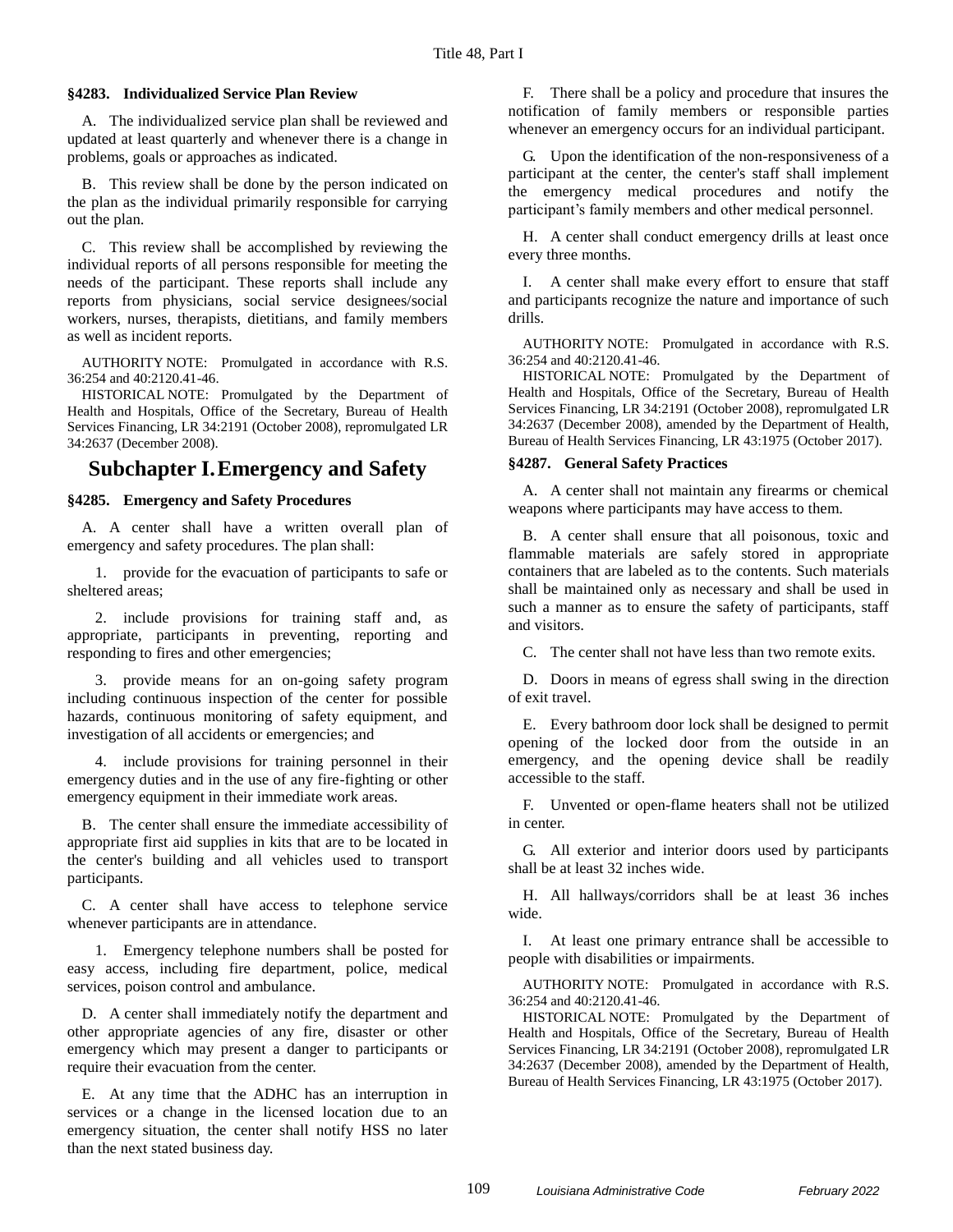# **Subchapter J. Physical Environment**

#### **§4289. General Appearance and Conditions**

A. The center shall present an attractive outside and inside appearance and be designed and furnished with consideration for the special needs and interests of the population to be served as well as the activities and services to be provided.

1. Illumination levels in all areas shall be adequate and careful attention shall be given to avoiding glare.

2. The design shall facilitate the participant's movement throughout the center and involvement in activities and services.

3. Heating, cooling and ventilation system(s) shall permit comfortable conditions.

4. Sufficient furniture shall be available to facilitate usage by the entire participant population in attendance.

5. Furniture and equipment that will be used by participants shall be selected for comfort and safety as well as be appropriate for use by persons with visual and mobility limitations, and other physical disabilities.

6. Floors and steps shall have a non-slippery surface and be dry when in use by the participants. Doorways and passageways shall be kept clear to allow free and unhindered passage.

AUTHORITY NOTE: Promulgated in accordance with R.S. 36:254 and 40:2120.41-46.

HISTORICAL NOTE: Promulgated by the Department of Health and Hospitals, Office of the Secretary, Bureau of Health Services Financing, LR 34:2192 (October 2008), repromulgated LR 34:2637 (December 2008).

#### **§4291. Space Requirements**

A. The center shall have sufficient space and equipment to accommodate the full range of program activities and services.

B. The center shall provide at least 40 square feet of indoor space for each participant. The square footage excludes hallways, offices, restrooms, storage rooms, kitchens, etc.

C. The center shall be flexible and adaptable for large and small groups and individual activities and services.

D. There shall be sufficient office space to permit staff to work effectively and without interruption.

E. There shall be adequate storage space for program and operating supplies.

F. There shall be sufficient parking area available for the safe daily delivery and pick-up of participants.

AUTHORITY NOTE: Promulgated in accordance with R.S. 36:254 and 40:2120.41-46.

HISTORICAL NOTE: Promulgated by the Department of Health and Hospitals, Office of the Secretary, Bureau of Health Services Financing, LR 34:2192 (October 2008), repromulgated LR 34:2638 (December 2008).

#### **§4293. ADHC Furnishings**

A. The center shall be furnished so as to meet the needs of the participants. All furnishings and equipment shall be kept clean and in good repair.

B. Lounge and Recreational Areas. Adequate furniture shall be available and shall be appropriate for use by the participants in terms of comfort and safety.

C. Dining Area. Furnishings shall include tables and comfortable chairs sufficient in number to serve all participants. Meals may be served either cafeteria style or directly at the table depending upon the method of food preparation or physical condition of the participants.

D. Kitchen. If the center has a kitchen area, it shall meet all health and sanitation requirements and shall be of sufficient size to accommodate meal preparation for the proposed number of participants.

E. Toilet Facilities. There shall be sufficient toilet and hand-washing facilities to meet the needs of both males and females. The number of toilets and hand- washing facilities shall be not less than one for each 12 participants.

1. There shall be at least two toilet facilities when males and females are served.

2. Toilets and hand-washing facilities shall be equipped so as to be accessible for people with disabilities.

F. Isolation/Treatment Room. There shall be a separate room or partitioned area for temporarily isolating a participant in case of illness. This room may be furnished with a bed or a recliner for the participant's use.

AUTHORITY NOTE: Promulgated in accordance with R.S. 36:254 and 40:2120.41-46.

HISTORICAL NOTE: Promulgated by the Department of Health and Hospitals, Office of the Secretary, Bureau of Health Services Financing, LR 34:2192 (October 2008), repromulgated LR 34:2638 (December 2008), amended by the Department of Health, Bureau of Health Services Financing, LR 43:1975 (October 2017).

#### **§4295. Location of Center**

A. An adult day health care center that is located within any center or program that is also licensed by the department shall have its own identifiable staff, space, and storage. These centers shall meet specific requirements if they are located within the same physical location as another program that is also licensed by the department.

1. The program or center within which the ADHC center is located shall meet the requirements of its own license.

B. New centers may not be located within 1,500 feet of another adult day health care center unless both centers are owned and managed by the same organization.

C. The location or site of an ADHC center shall be chosen so as to be conducive to the program and the participants served.